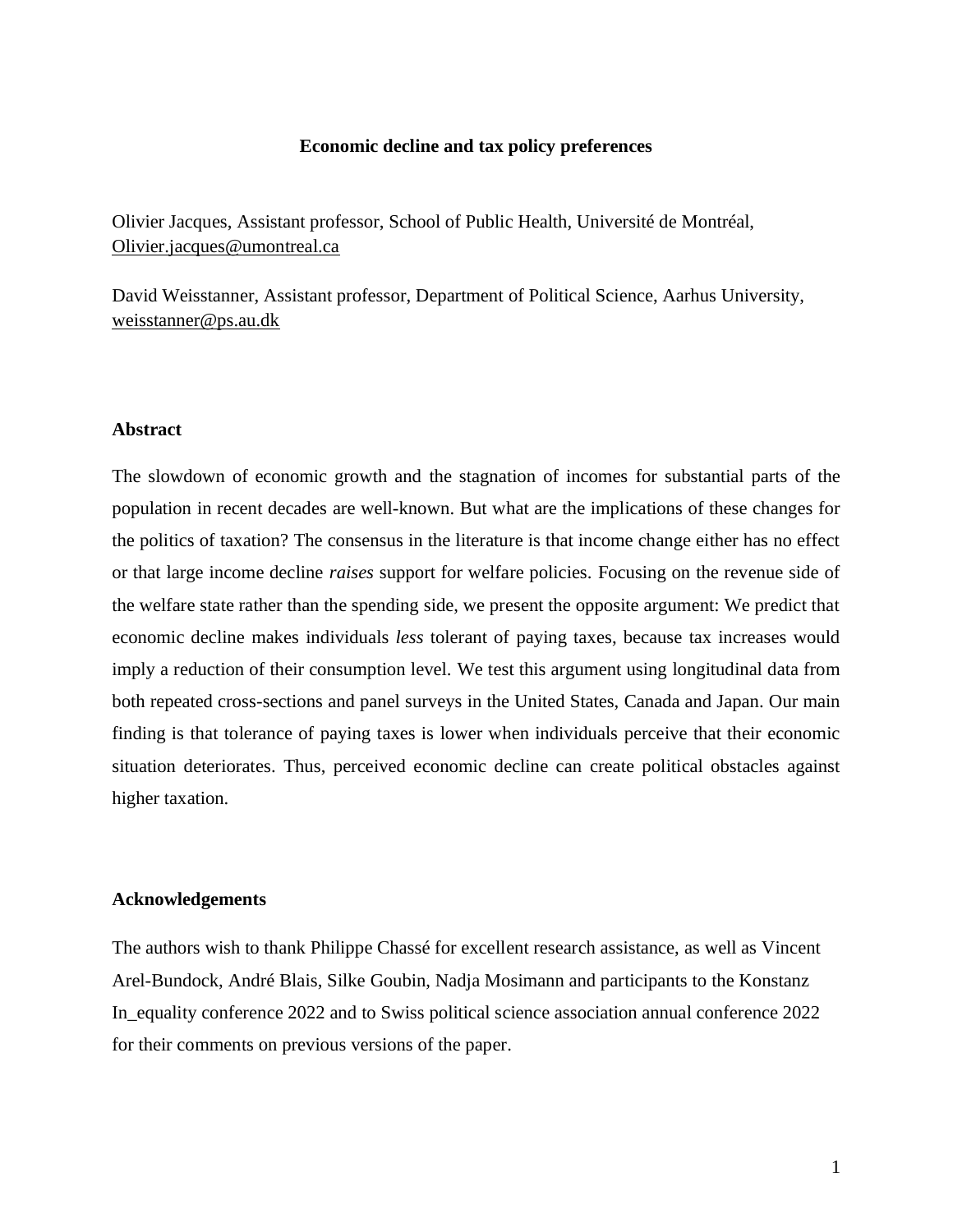## **Introduction**

In a post-industrial service economy, social expenditures are on the rise due to aging, lower economic growth, and the maturation of welfare state commitments. These "irresistible forces" meet the "immovable objects" of the welfare state, since existing social programs are difficult to retrench as they generate popular and interest group support. The combination of these structural pressures and immovable objects significantly reduces governments' fiscal room to maneuver, leading to what Paul Pierson calls an era of "permanent austerity" (Pierson 1998). Governments have responded to these pressures by increasing public debt (Streeck 2014), reducing less visible expenditures such as infrastructure investments (Jacques 2021), or using strategies of blame avoidance to retrench the welfare state (Vis 2016). Increasing government tax revenues has not been a prominent tool used by governments to alleviate the pressures of permanent austerity: government tax revenues have been stagnant, on average, since the end of the 1980s (Karceski and Kiser 2020). This stagnation of revenues happens simultaneously to a growing demand for state intervention: new social risks generate public demand while traditional social policy remains popular (Hemerijck 2013).

Why are tax revenues stagnating despite rising expenditures? Pierson (2001) and Streeck (2014) suggest that governments have not responded to these structural pressures on the spending side by increasing tax revenues because the decline of wage growth has led to a decline of the "taxability" of post-industrial societies. The absence of wage growth for a large proportion of the population makes it difficult for governments to impose higher taxes on citizens, as it would imply a reduction in their consumption level (Pierson 2001; Streeck 2014). In this paper, we explore the micro-foundations of Pierson and Streeck's argument and put their argument to a formal test by studying the question: What is the relationship between economic decline and tax policy preferences at the individual level?

We engage with a classic argument in the political economy literature going back to Meltzer and Richard (1981) which suggests that citizens facing adverse economic situations should prefer to increase welfare state effort. For example, Margalit (2013) finds that income shocks during the Great Recession increased support for welfare spending, at least among right-wing voters. Others argue that only very large income shocks influence preferences in this direction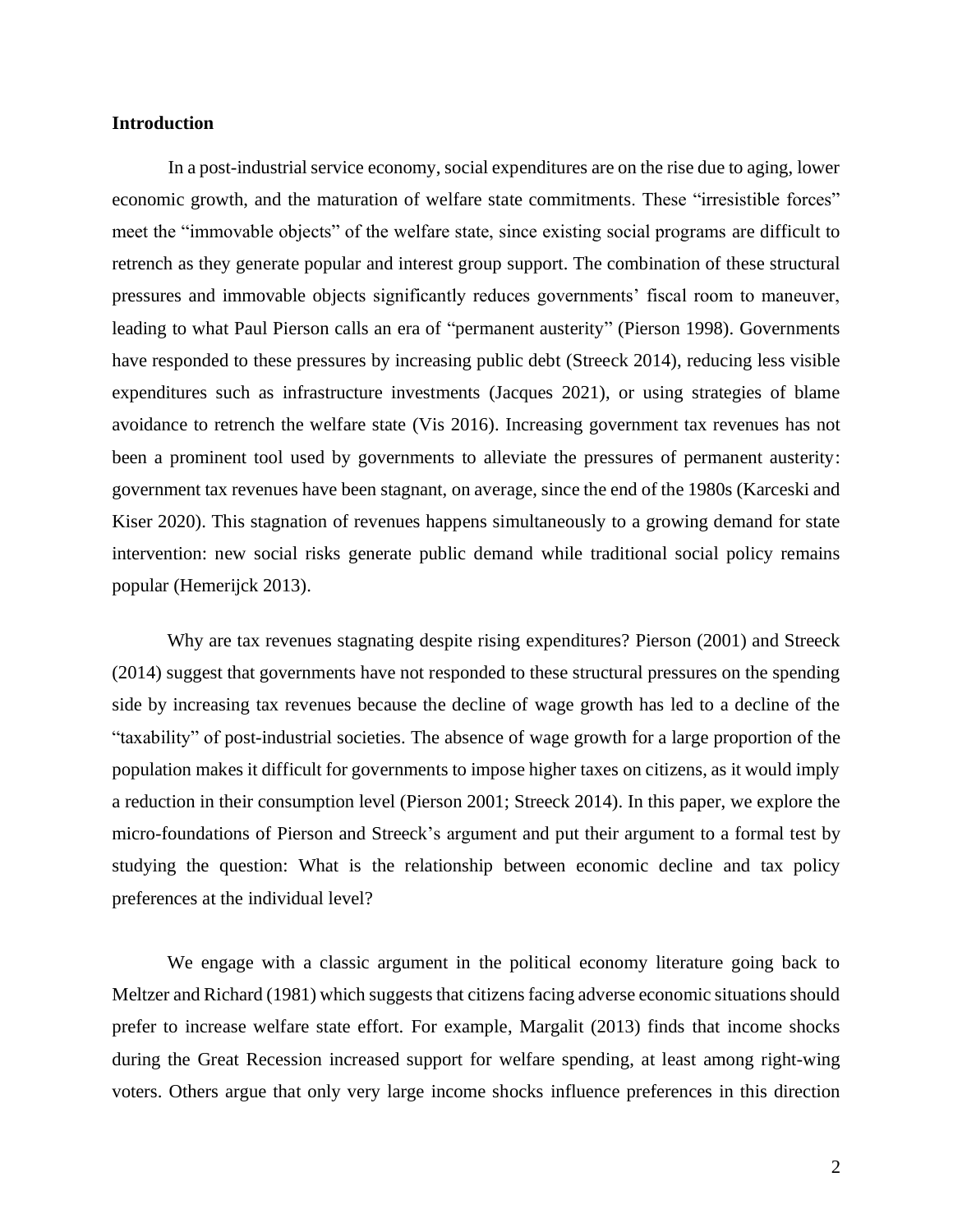(Owens and Pedulla 2014; O'Grady 2019; Wehl 2019), or that only income growth reduces support for redistribution while income decline has no effect (Ahrens 2021).

Most of these studies focus on preferences for welfare state effort or support for redistribution. Instead, we study how economic decline influences tax policy preferences – more specifically, tolerance of the level of taxation – which, as we show in this paper, are not correlated with preferences for redistribution. Building on Durr (1993), we argue that taxes are akin to a luxury good: demand for public spending paid for by taxation increases as individuals' financial situation improves. We expect that when income is declining, citizens become *less* willing to pay taxes, because tax increases would imply a reduction of their consumption level. In contrast to support for redistribution, which is at least partly understood as "taking from the rich" (Cavaillé and Trump 2015), taxes impose direct costs to all taxpaying individuals. As individuals become worse off in absolute terms, they are less willing to provide resources to finance policies that partly benefit themselves and partly benefit others. This supports studies suggesting that the policy mood moves to the left under economic expansion and to the right during downturns (Stevenson 2001; Markussen 2008; Neundorf and Soroka 2018; Wlezien and Soroka 2021).

Our main empirical analysis draws on the General Social Survey (GSS) conducted in the United States. This high-quality survey allows us to analyze 24 waves of repeated cross-sections including the same questions of interest over more than four decades between 1976 and 2018. Moreover, we use the panel component of the GSS, which includes respondents interviewed three times between 2006 and 2014. While the United States is representative of a broader range of advanced democracies that have faced income stagnation for substantial parts of the population (Nolan and Thewissen 2018), Americans' tax policy preferences may differ systematically from those of citizens of other advanced democracies. Therefore, to ensure the generalizability of our findings, we complete our analysis with the Canadian Election Study (CES) and the Japanese General Social Survey (JGSS), the only two multi-year surveys asking a question on tolerance of current income tax levels along with a question on respondents' perception of their financial situation.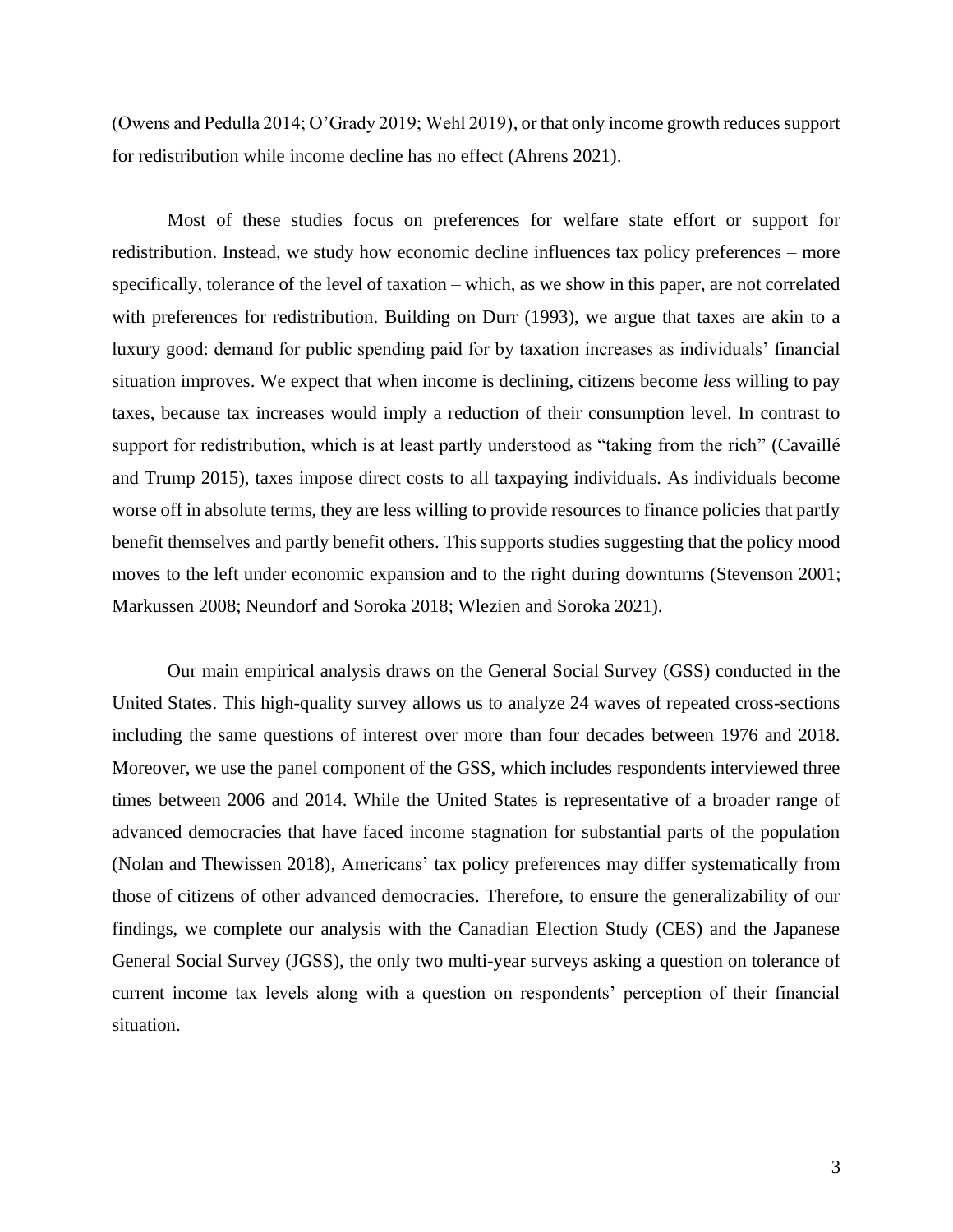We contribute to a growing literature on the consequence of economic decline on policy preferences and make several theoretical and empirical contributions. To our knowledge, we are the first to study the effect of economic decline on tax policy preferences. Our main finding is that people are more likely to believe that the current level of income taxes are too high when their economic situation deteriorates, especially in subjective terms. This differs from the effect of respondents' current (relative) position in the income distribution: High-income individuals are less willing to pay taxes than the poor, but income *growth* is associated with tolerance of tax levels. The panel data analysis shows that the effect of economic decline is mainly explained by differences *between* individuals rather than changes in the financial situation of *the same* individual over time. The negative effect of subjective economic decline on tax preferences is independent from confounding factors and robust to all model specifications. In contrast, the effect of objective economic decline is more sensitive to confounding variables such as education which predicts both income growth and tax preferences.

We make three additional contributions. Firstly, we study the mechanisms linking economic decline to tax policy preferences and find that economic decline reduces social trust, which in turn, is associated with less tolerance for tax levels. Secondly, we contribute to the debate about whether objective or subjective economic circumstances are stronger predictors of policy preferences (Stevenson and Duch 2013; Gimpelson and Treisman 2018). We develop an innovative measure of objective income growth by estimating life-cycle individual income trajectories. However, our findings indicate that *perceived* financial changes matter more than objective income growth. Thirdly, we contribute to the literature on the effect of education on policy preference (Attewell 2021; Stiers et al. 2021; Hooghe et al. 2012) as we show that university-educated respondents are more likely to tolerate tax levels and are less influenced by changes to their personal economic situations than less educated respondents.

The next section presents our theoretical expectations about the impact of economic decline on tax preferences. The second section presents the data based on the GSS and discusses our innovative measurement of objective income growth for cross-sectional surveys by focusing on the US case. The third section presents the results of the cross sectional and panel GSS surveys. The fourth section briefly discusses the CES and JGSS and presents the results of the Canadian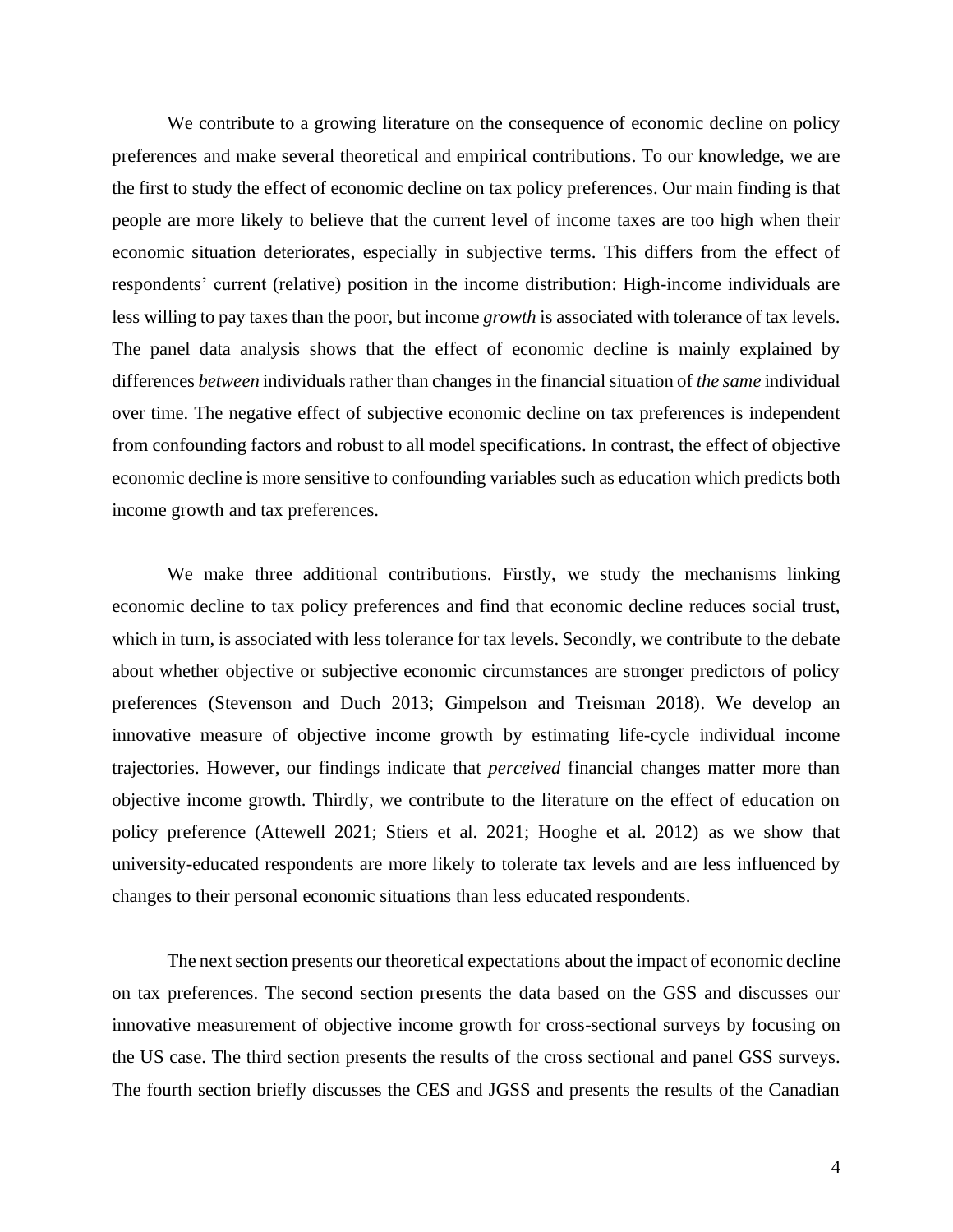and Japan cases, confirming those of the GSS. We conclude with a discussion of the broader relevance of our findings for comparative political economy.

## **Permanent austerity and the decline in taxability**

The literature on the effect of economic shocks on political preference reveals that exposure to a shock shifts individuals' preference towards more interventionist and left-wing inclinations, as citizens demand a stronger safety net (Margalit 2019, 2013). Based on self-interest, income losses (Rueda and Stegmueller 2019) and unemployment (Rehm 2011) increase support for redistribution. Studies relying on panel data find that income growth reduces preferences for redistribution (Gidron and Mijs 2019; Owens and Pedulla 2014) and that income changes slowly shift individuals' preferences over time (Helgason and Rehm 2022).

Most of these studies of the effect of changes to economic conditions on public opinion focus on preferences for redistribution or on social protection rather than on the revenue side of the welfare state. Studies on tax preferences generally focus on tax progressivity. Building on models assuming that voters want to reduce their own tax burden while maximizing the share of public services they receive, political economists have shown that voters prefer to shift the tax burden towards high-income individuals and to reduce taxes on lower and middle-income citizens (Ballard-Rosa et al. 2017; Barnes 2015; Stiers et al. 2021). In general, the public prefers higher progressivity but lower levels of taxation (Barnes 2015) and reacts to an economic crisis by demanding more taxes on the rich (Garcia-Muniesa 2019; Limberg 2020). Since few citizens perceive themselves be rich, voters' preference for higher taxes on the rich may be revealing a penchant to shift the burden of additional taxes on another group rather than reflecting people's willingness to pay higher taxes themselves (Cansunar 2021).

In contrast, the main outcome of interest of this paper is the *tolerance of the current tax level*. We argue that this outcome is conceptually distinct from preferences for redistribution or tax progressivity. Questions about tolerance of the current levels of taxes force citizens to make policy trade-offs between potential state benefits and their contributions through taxes. As we detail below, tolerance of tax levels is driven by income growth, education, and reciprocity. In contrast,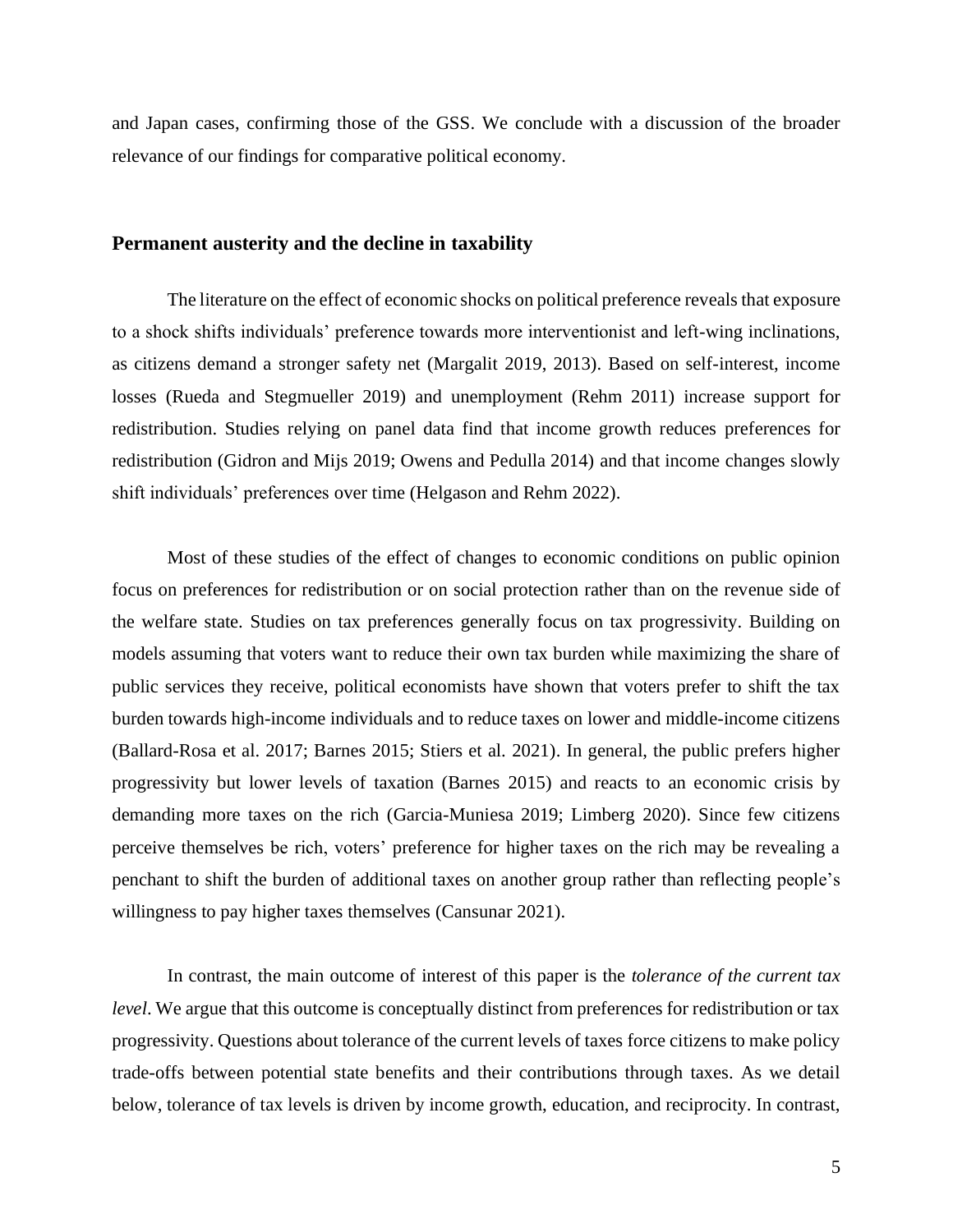redistribution and tax progressivity focus on the (relative) difference in income redistribution or in the tax rate between individuals with low and high incomes. They mainly reflect attitudes toward "taking from the rich" (Cavaillé and Trump 2015) that are more likely to be driven by self-interest. Preferences for redistribution and for tax progressivity are more popular among groups that can expect to be net beneficiaries of the welfare state (the poor) and less popular among likely net contributors (the rich). Hence, we argue that preferences for redistribution and for taxation are fundamentally different:

#### *H1. Preferences about tax levels are not correlated with preferences for redistribution.*

While most studies on the effect of economic shocks on redistribution preferences suggest that economic decline increases support for the welfare state, we contend that economic decline *reduces* support for taxation. Pierson (2001) and Streeck (2014) relate the "decline in the taxability" of societies in an era of permanent austerity to the decline of wage growth. As inequality has been rising and the benefits of growth have become less widespread, the income of a large proportion of the population has stagnated in recent decades (Nolan and Thewissen 2018). When wage growth was high, citizens' real incomes were rising, which makes taxation less visible and voters less aware of taxation (Abbott and Jones 2021). It becomes politically easier for governments to increase taxes without reducing citizens' consumption level (Streeck 2014).

Durr (1993) argues that declining real income is associated with shifts of the policy mood towards the right, because social insurance represents a "luxury good" that people discard when their income is reduced (see also Goodhart (2015)). In a laboratory setting, Fisman et al. (2015) find that subjects exposed to an economic recession become more selfish and less willing to pay taxes. Other studies have confirmed that economic downturns are associated with diminished solidarity between groups and a shift in the policy mood towards the right (Stevenson 2001; Markussen 2008; Neundorf and Soroka 2018; Wlezien and Soroka 2021). It is worth noting that several studies about redistribution preferences also support this "luxury good hypothesis". Merola and Helgason (2016) and Weisstanner (2022) find that higher absolute income growth at the individual level is associated with more support for redistribution, while Neundorf and Soroka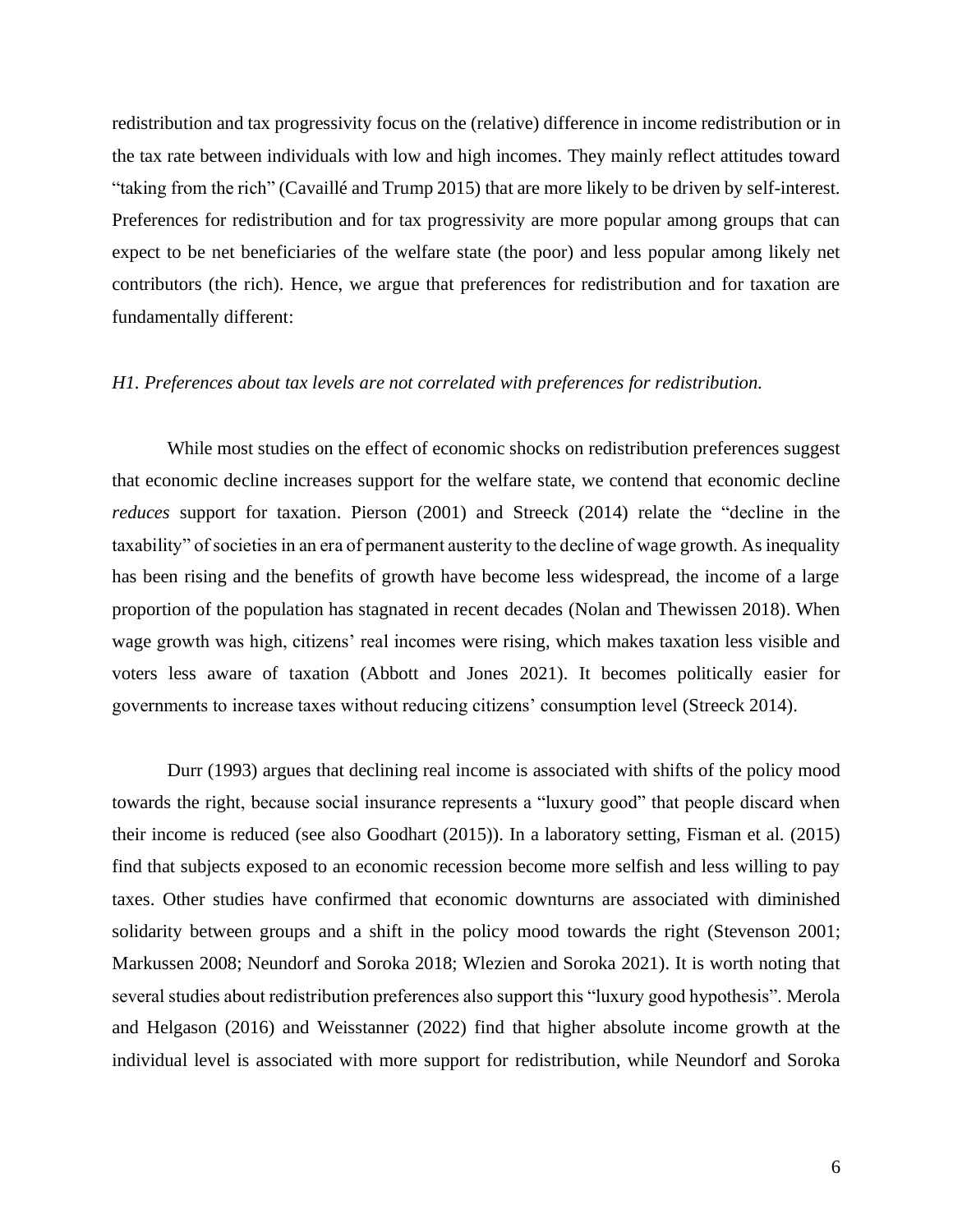(2018) find that the rich become more supportive of redistribution during economic booms. We thus pose the following hypothesis:

## *H2a. Economic decline is associated with lower tolerance of tax levels.*

The idea that economic decline affects tax preferences rests on the assumption that individuals are aware about changes in their economic situation. This is by no means certain, because individuals hold widespread misperceptions about economic facts, such as the shape and changes of the income distribution, which may influence policy preferences more than objective indicators (Gimpelson and Treisman 2018). The perception of belonging to the middle of the income distribution by people who are actually closer to the top or the bottom of the income distribution affects their tax policy preferences (Cansunar 2021). We thus present a modified version of H2a based on *perceived* economic changes:

#### *H2b. Perceptions of economic decline are associated with lower tolerance of tax levels.*

Which mechanisms may explain how changes in economic circumstances affect tax policy preferences? The existing literature points to one particularly important mechanism: trust. To be willing to pay taxes, citizens must believe that governments will use their tax dollars wisely and that officials are not corrupt (Tuxhorn et al. 2019; Svallfors 2013; Goubin and Kumlin 2022). Trust is a crucial determinant of tax preferences since they are driven by reciprocity; citizens are more likely to tolerate the tax burden if they believe that others are contributing their fair share and that the state provides enough benefits in return for taxes paid (Berens and Gelepithis 2021). Economic decline reduces individuals' satisfaction with the government and with existing institutions, leading to lower trust (Margalit 2019). High and relatively equally distributed economic growth emphasizes shared positive experience: all groups are "in the same boat", which generates social trust (Mérola and Helgason 2016). Goubin and Kumlin (2022) are among the first use a panel survey to show that changes in trust levels influence acceptance of tax levels. This leads to our third hypothesis:

*H3. Economic decline is associated with lower trust, which in turn reduces tolerance of tax levels.*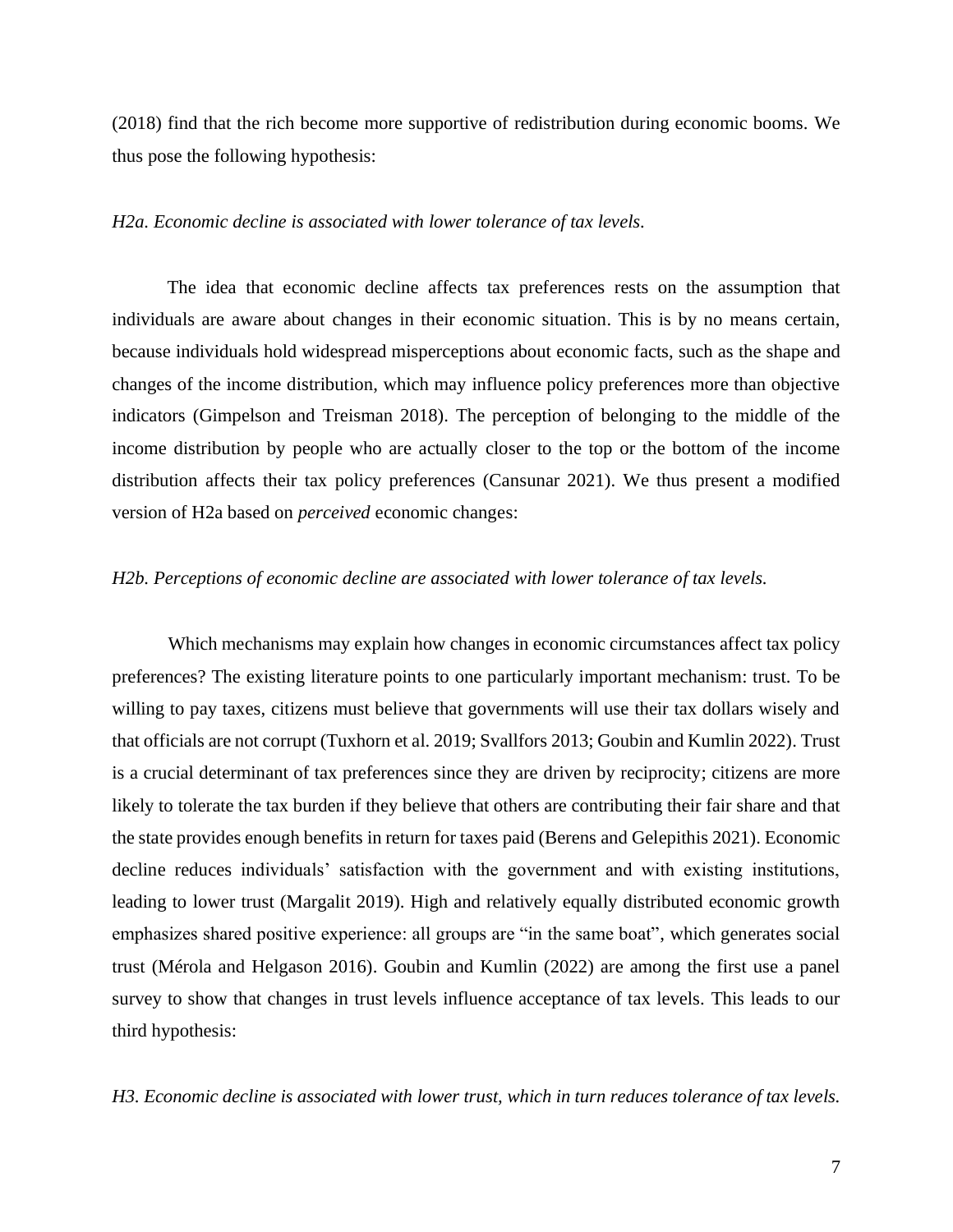Our argument linking economic decline to lower tolerance to pay taxes may hide an omitted variable explaining both changes in economic fortunes and tax policy preferences: education. Indeed, as we confirm below, the highly educated have seen higher income growth in recent decades, particularly in the United States (Autor 2014; Weisstanner and Armingeon 2020). At the same time, they are the group that is the most willing to pay additional taxes since education is associated with several factors that increase willingness to pay taxes. Education increases citizens' knowledge about the relationship between taxes and public spending (Elkjær 2020; Stiers et al. 2021), citizens' patience to reap the benefits of a tax hike (Wang 2018), their institutional trust (Hooghe et al. 2012) and their perception of the deservingness of welfare state beneficiaries which fosters reciprocity (Attewell 2021). Hence, we argue that the highly educated may tolerate higher tax levels independently of changes to their economic situation due to these other factors. In contrast, several studies have found that economic voting for the incumbent is stronger among less educated citizens than tertiary educated citizens because their labor market position is more vulnerable (Fossati 2014; Singer 2011). Less educated voters are more likely to believe that social policies become unaffordable during an economic crisis than citizens with higher education and to reduce their demand for state support when the economy is doing worse (Kölln 2018). Therefore, we expect tax preferences among the less highly educated to depend more strongly on the change in their economic situation:

*H4. The effect of economic decline on tolerance of tax levels is stronger among the less highly educated than among the highly educated.* 

## **Empirical analysis**

We test these hypotheses empirically using longitudinal survey data from the United States, Canada, and Japan. A longitudinal perspective is necessary to study variation in the change of individuals' economic situation. Moreover, we require surveys that ask about attitudes towards tax levels and about perceived economic changes. Using these criteria, our main analysis draws on the General Social Survey (GSS) conducted in the United States. In addition to covering a long time period of 24 waves of repeated cross-sections from 1976 to 2018, the GSS also provides panel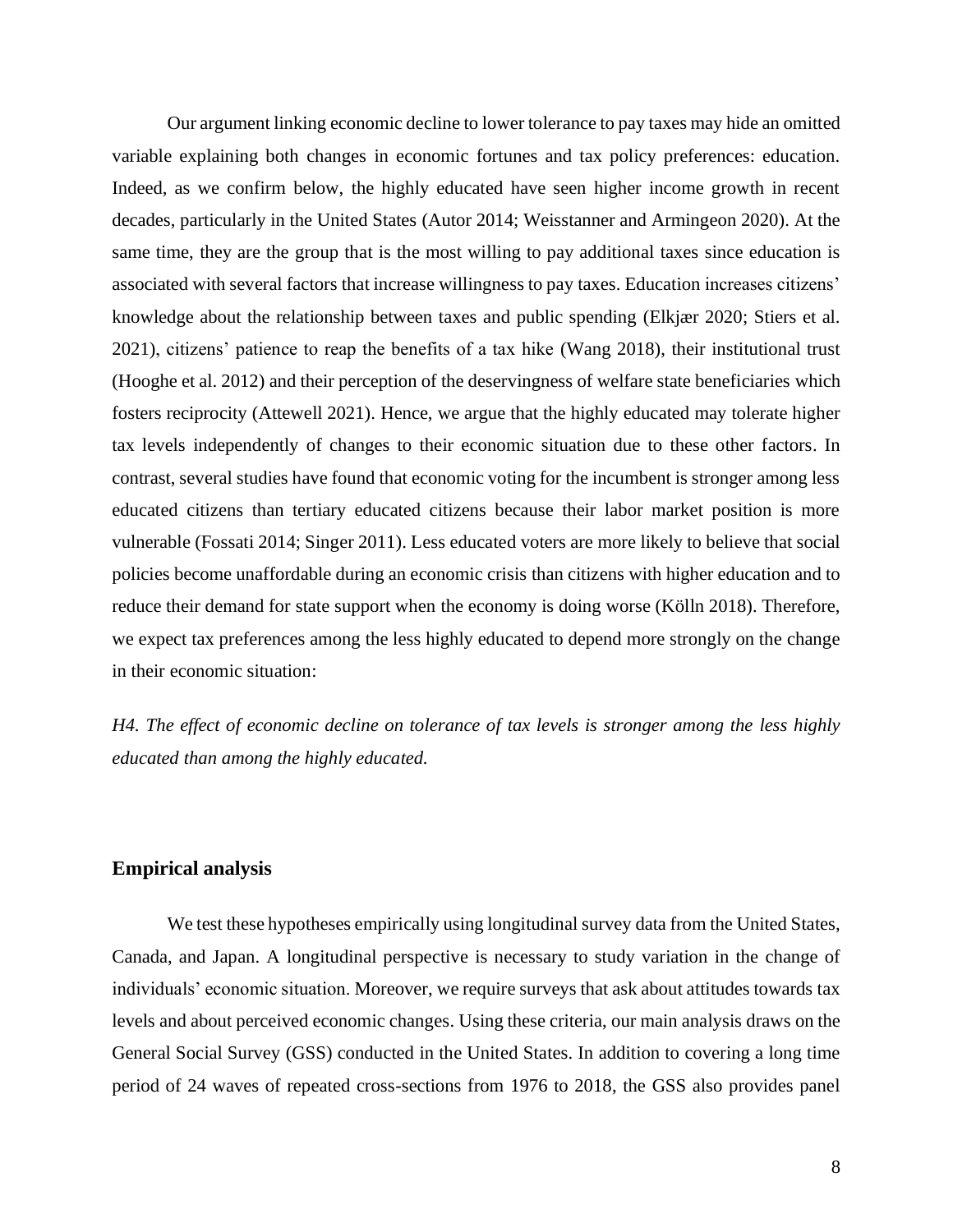surveys of respondents interviewed three times between 2006 and 2014. To our knowledge, the only other two surveys that fulfill the above-mentioned criteria are the Canadian Election Study (CES) and the Japanese General Social Survey (JGSS).

In the following two sections, we focus on the GSS in the United States, since it is the survey including the same question on tax policy preferences that goes to the furthest back in time. We present the data and measures, as well as the empirical findings from both the cross-sectional and panel data analysis from the GSS. Subsequently, the last empirical section presents and analyzes the Canadian and Japanese surveys, in order to probe the generalizability of the findings from the United States to different contexts.

# **Data and measures (GSS, United States)**

We analyze both repeated cross sections that were fielded annually or biennially from 1976 to 2018, as well as the panel survey fielded between 2006 and 2014. The panel data consists of three separate panel surveys, where individuals were interviewed biennially for a maximum of three waves (2006-2008-2010, 2008-2010-2012, or 2010-2012-2014). Although it relies on a short period, the panel surveys allow us to model the effect of changes in our main independent variables on changes in tax policy preferences for the same individual. Each panel started with about 2,000 respondents, and about 64% of respondents remained after the third round on average. Previous studies using the same panel have shown that attrition biases are small (Owens and Pedulla 2014). Still, we conduct additional analyses in Appendix 3 using GSS panel weights to ensure that attrition does not bias our results. Appendix 1 provides descriptive statistics for both the crosssectional and the panel data.

The dependent variable is a question asking respondents "Do you consider the amount of federal income tax which you have to pay as too high, about right, or too low?". Since only 1% of respondents think that taxes are "too low", we group them together with respondents who think taxes are "about right" and code them as 1, whereas those who think taxes are too high are coded as 0. Thus, our dependent variable measures *tolerance of the current levels of the taxes that individuals have to pay*, as opposed to willingness to reduce the level of taxes.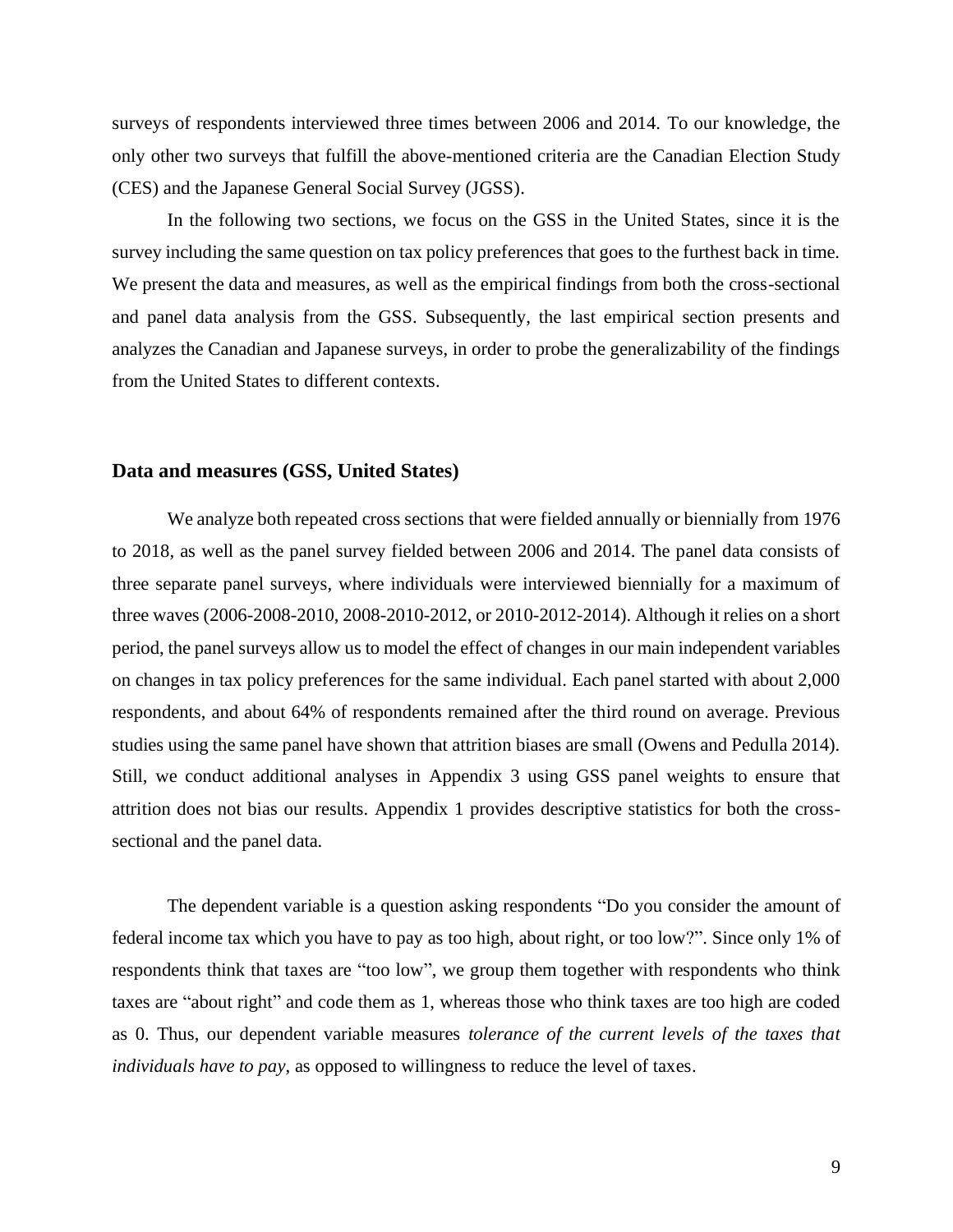We use two main independent variables: an objective estimate of respondents' income growth in recent years and a subjective measure of respondents perceived change in their financial situation. Cross-sectional surveys cannot directly measure income growth since they are not interviewing the same individuals over time. We thus estimate *objective income growth* from an external source, the Luxembourg Income Study (LIS). The large LIS sample sizes, ranging between 46,954 and 99,000 households in the United States for the period covered, allow us to implement an innovative approach proposed by Rueda and Stegmueller (2019: 45-48) to estimate individuals' income trajectories over their life cycle. For each LIS survey year, we estimate a linear regression model of logged equivalized disposable household income and four explanatory variables – age, age squared, gender (female dummy) and education (tertiary dummy) – all interacted with each other. This leads to the life-cycle income estimates shown in the green lines in Figure 1 (one line for each LIS survey year). For high-educated US respondents, life-cycle incomes typically follow an inverted-U-shaped pattern. For non-tertiary-educated US respondents, income levels are lower and essentially flat over the life cycle.

Next, we transform these life-cycle estimates into income estimates by birth cohort (birth year = survey year – age) in order to calculate the income growth rates of the same (hypothetical) individuals over time. Figure 1 shows the example of two cohorts: High-educated cohorts born in 1950 have seen relatively strong and continuous income growth until the age of about 55, before income levels stagnate or decline. The high-educated 1980 cohort seems to be on track of a similar trajectory, but at higher levels and perhaps even stronger growth rates compared to the 1950 cohort. In contrast, among non-tertiary educated individuals, both the 1950 and the 1980 cohort have experienced hardly any income growth.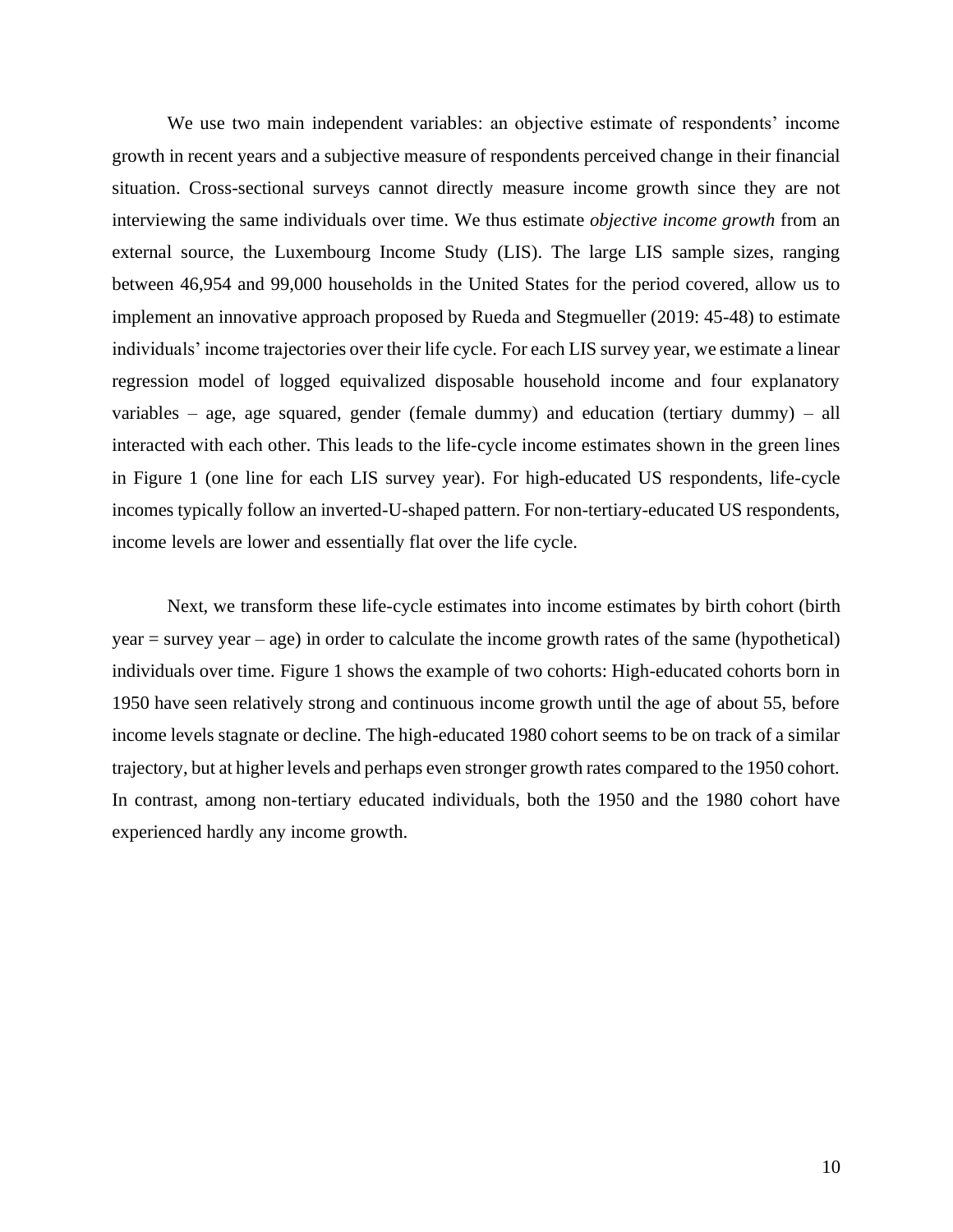

**Figure 1: Life-cycle income trajectories in the United States, 1974-2019**

*Note*: Life-cycle income estimates based on the Luxembourg Income Study. Green lines indicate life-cycle estimates separately for each LIS survey year.

Our actual measure for objective income growth is the percentage change in these cohortspecific income levels between the current year and the previous year. We match the LIS income growth estimates with the GSS survey respondents based on their birth year, education, and gender. Hence, our measure of objective income growth assumes that the income growth of every respondent in the GSS surveys each year corresponds to the mean income growth among those with the same birth year, gender, and education. We think that this approach is justified for three reasons. First, it improves on previous studies that have ignored life-cycle income changes and instead assumed that respondents at different points of the income distribution represent the same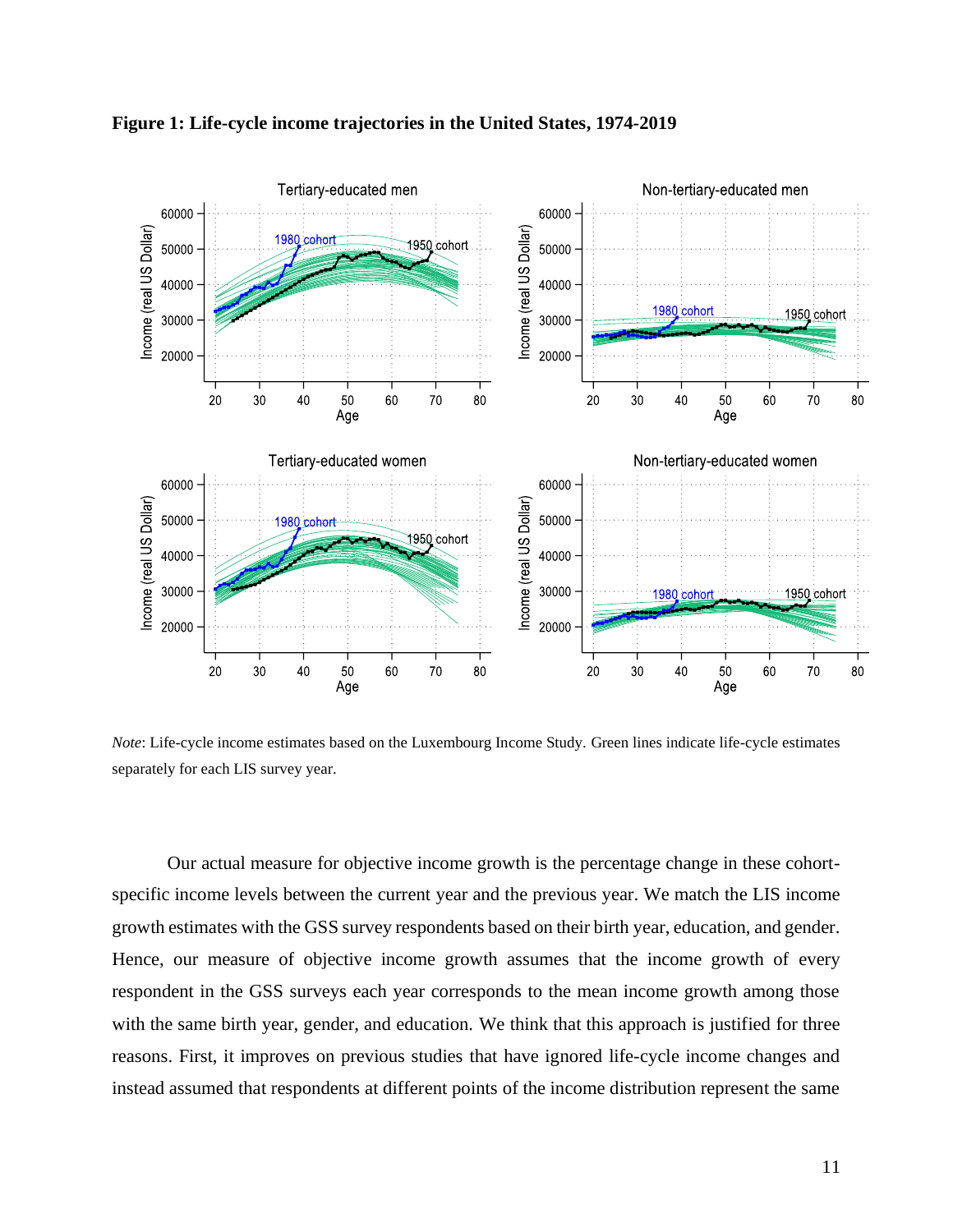individuals over time (e.g. Burgoon et al. 2019). Second, it improves on the original approach by Rueda and Stegmueller (2019) by using LIS income surveys with larger sample sizes and more precise income questions than the ESS, by adjusting for differences in household size, and by estimating trajectories for both men and women. Third, we used the GSS panel data to empirically validate our estimates. The bivariate correlation between the income levels estimated from LIS and the self-reported placement in the (rough) income brackets from the GSS is fairly strong (r=0.47, p<0.001, N=7,712). The bivariate correlation of changes *within* the same individuals (panel respondents) with these two income measures from LIS and GSS is also statistically significant ( $r=0.05$ ,  $p=0.012$ ,  $N=7,712$ , robust standard errors clustered by individuals used).

This lends some validity to our objective income growth measure, especially given the relatively crude way of estimating income trajectories based on just three characteristics (age, gender, education).<sup>1</sup> At the same time, the imperfect correlations might indicate that these objective measures are not accurately perceived by individuals. As theorized in H2b, we therefore include a second main independent variable: *perceived change in one's financial situation*. Respondents were asked the question "During the last few years, has your financial situation been getting better, worse, or has it stayed the same?". Their answers are coded as a categorical variable in three categories: (3) if their economic situation has been getting better, stayed the same (2) or worse (1). This measure has the advantage of representing a simple but broad evaluation of one's economic situation: respondents take into account not only their labour income but also their financial or residential assets when they evaluate their financial situation (Ansell 2014). However, this subjective evaluation may also be influenced by socio-tropic considerations, especially perceptions of the overall economy. Still, we believe that it is pertinent to test our hypothesis with two different indicators, objective and subjective income growth; although subjective economic perceptions are influenced by objective conditions, they are not measuring the same concept (Nadeau et al. 2013).

<sup>&</sup>lt;sup>1</sup> We refrained from adding respondent's race to the LIS income growth estimates because the LIS data from Canada does not measure a respondent's race and we want to ensure that our measure can be replicated in multiple countries. However, the inclusion of race in our regression models does not influence our findings (see Appendix 2).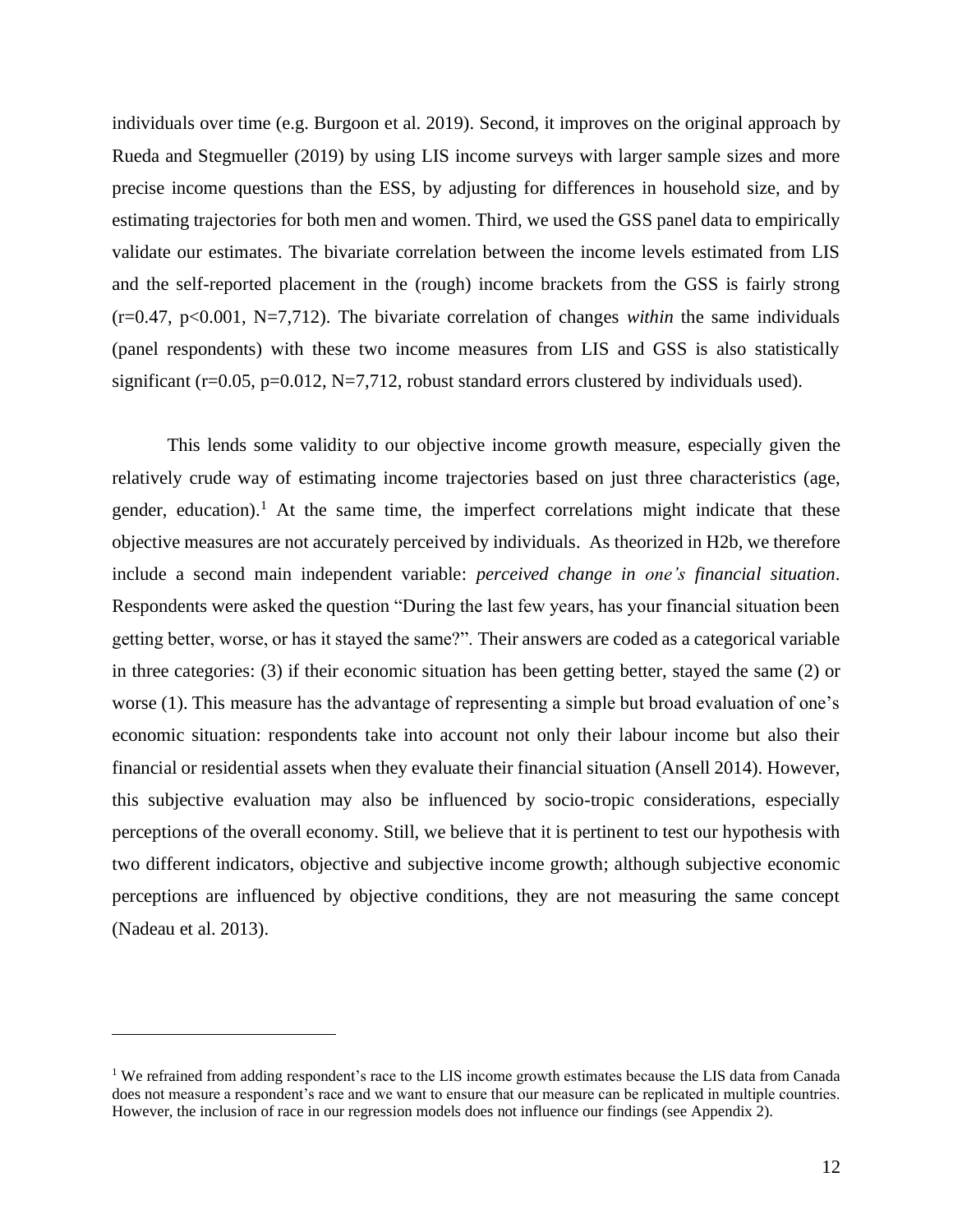This subjective measure of change in economic circumstances correlates reasonably – but not perfectly – with our objective measure. Pooling across all GSS rounds in the cross-sectional sample, individuals indicating a "better" position had an average income growth of 1.05%, compared to 0.51% for "stayed same" and 0.26% for "worse".<sup>2</sup> These differences are statistically significant from each other at p<0.001. Similarly significant differences are also visible *within* education groups: Non-tertiary educated respondents who perceive a "better" position had an average income growth of 0.74% compared to 0.14% for perceiving a "worse" position. Among tertiary-educated respondents, the corresponding income growth rates are 0.81% ("worse") and 1.83% ("better"). Looking at change *within* individuals using the GSS panel data confirms these patterns. Moving perceptions from "worse" to "same", or from "worse" to "better", leads to a statistically significant increase in objective income growth within panel respondents (p<0.028) and p<0.001, respectively, with standard errors clustered by individuals). Overall, these correlations point to the validity to both the objective and subjective measures of economic growth and decline, but they also indicate that the two measures are not merely substituting each other.

#### *Control variables and statistical modelling*

Our models control for determinants of tax policy preferences that may also influence income growth. We therefore control for (completed) tertiary education, as well as for age, its square, gender, being unemployed or retired. We also control for income levels, since previous studies suggest that it influences tax preferences. Sumino (2016) finds that higher income is correlated with support for lower levels of taxes, whereas Edlund and Johansen Seva (2013) find that poorer voters are unwilling to pay more taxes. With the GSS, we control for income deciles based on the "midpoint approach" following Donnelly and Pop-Eleches (2018: 358-359), by assigning midpoints of the income bands shown to respondents and applying a correction for imputing the midpoint of the top category. We also adjust for household size by dividing income with the square root of household members.

We test for causal mechanisms linking economic conditions to tax preferences by including a measure of social trust which is measured with a question about whether most people can be

<sup>&</sup>lt;sup>2</sup> The standard deviation in objective income growth is 2.12%.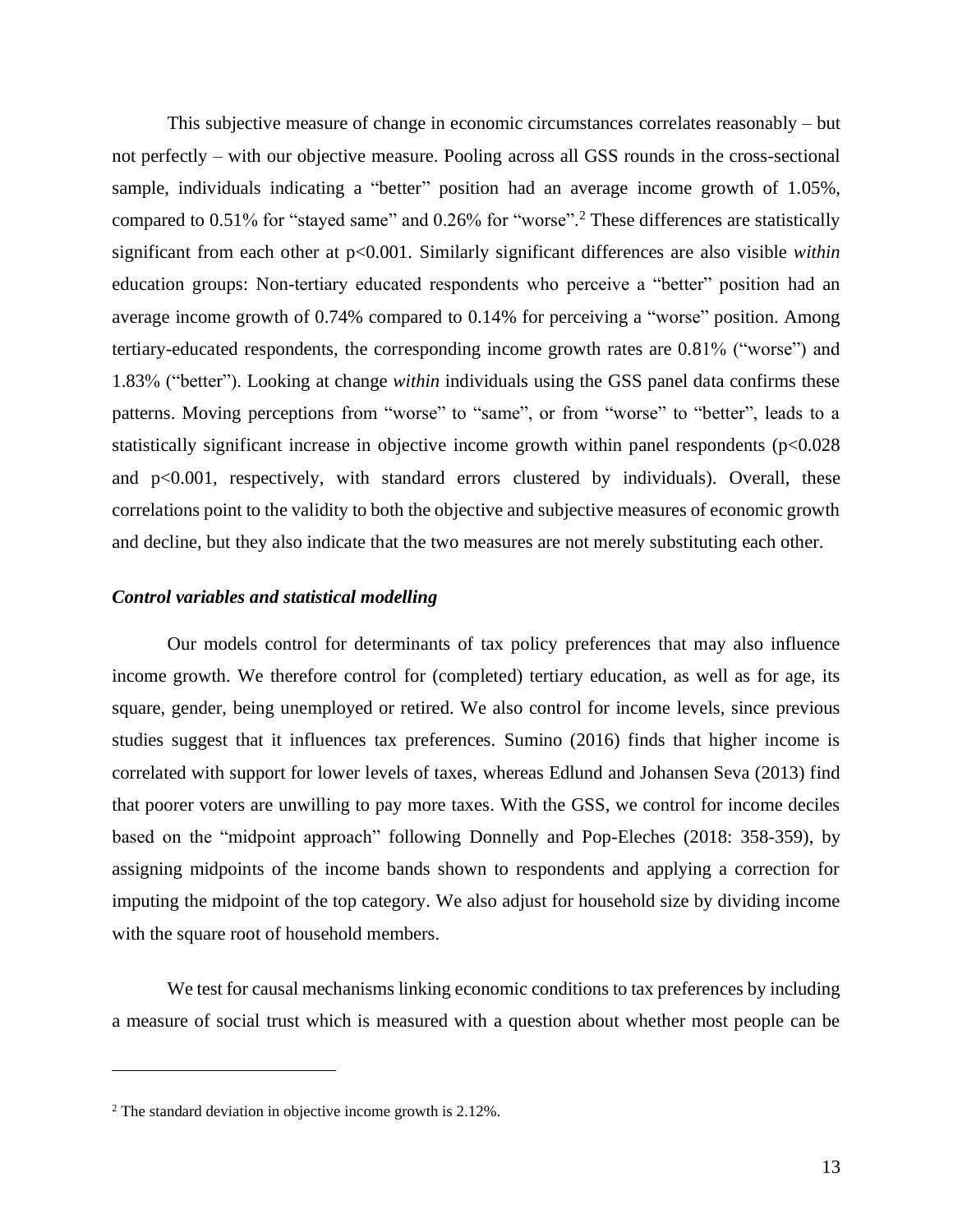trusted or not. Unfortunately, we cannot include measures of institutional trust, which are not available for multiple years. Finally, to test H1, we use a measure of support for redistribution, based on a question about whether the "government in Washington should reduce income differences between the rich and the poor".

We use two types of statistical analyses. First, we perform pooled cross-sectional analyses with linear probability models using OLS and year fixed effects (using logistic regression does not influence the results; see Appendix 2). The year fixed effects account for common shocks to all respondents. Since they would lead to collinearity with macro-level variables, we only include other macro-level control variables in the robustness specifications presented in the appendix, which does not substantively influence our results. Second, for the panel data analysis, we estimate a "hybrid model" with random effects distinguishing the effects of both changes *within* individuals (analogous to fixed-effects estimates) and *between* individuals. This model not only allows for a flexible estimation strategy to estimate within- and between-group effects (Bell et al. 2019), it has also been used in recent studies on the effect of income changes on other political outcomes (Jungkunz and Marx 2021). We use robust standard errors (clustered by individuals in the panels) and year fixed effects in both models.

## **Findings (GSS, United States)**

We start with a descriptive overview of our main dependent variable, tolerance of tax levels. Figure 2 shows that the share of respondents in the United States who say that taxes are "too low" or "about right" has varied over time. Overall, the figure shows an upward trend in tolerance of tax levels from below 30% in the early 1980s, to about 50% around 2010. In contrast, there is no clear trend in support for redistribution, i.e. the share of respondents wanting the government to reduce income differences. We also do not find a statistically significant correlation between willingness to pay taxes and support for redistribution (measured as a dummy or as a continuous variable from 1 to 7). The right-hand panel of Figure 2 confirms that tax preferences are very similar at any level of support for redistribution. In line with H1, tax and redistribution preferences in the United States are not correlated. The drivers of tax preferences therefore may differ significantly from the drivers of redistribution preferences.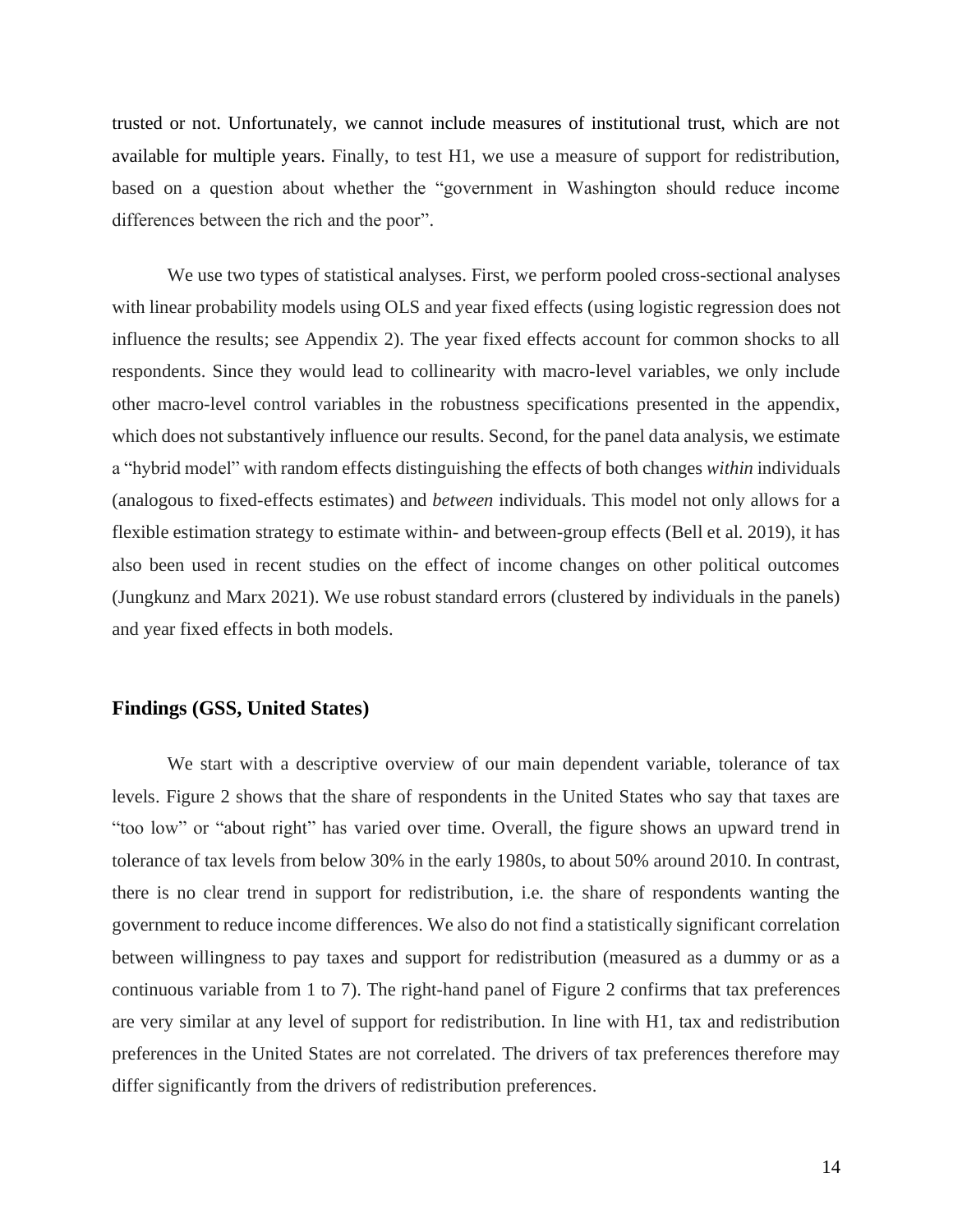

**Figure 2: Tax and redistribution preferences in the United States, 1976-2018**

*Note*: Estimates with 95% confidence intervals.

Table 1 presents the results of our regression models predicting tolerance to pay taxes in the United States. Table 1 is based on the cross-sectional data for the time period 1976-2018, while the panel data analysis for the period 2006-2014 follows below in Table 2. Model 1 is our main model to assess the association between objective and subjective change in economic circumstances and tax preferences. Models 2 and 3 test the trust mechanism (H3), while Model 4 tests the interaction between income growth and education (H4).

Model 1 in the cross-sectional analysis shows that subjective economic improvement, but not objective income growth, is significantly and positively associated with tolerance for tax levels. The substantive magnitude of the effect of subjective economic improvement is considerable. Based on our linear probability model, the estimated probability to tolerate taxes increases from 30.9% among those with a "worse" financial situation to 37.1% and 38.3% among those with the "same" or "better" financial situation. We can also use a logistic model based on Model 1 (presented in Appendix 2), to discuss the size of the effects: relative to a perception of a decline in financial situation, an improvement of one's financial situation increases the odds to tolerate tax levels by 47%, which is the second-largest effect of the coefficients included in the model after having a tertiary education, which increases the odds to tolerate tax levels by 64%. The effects of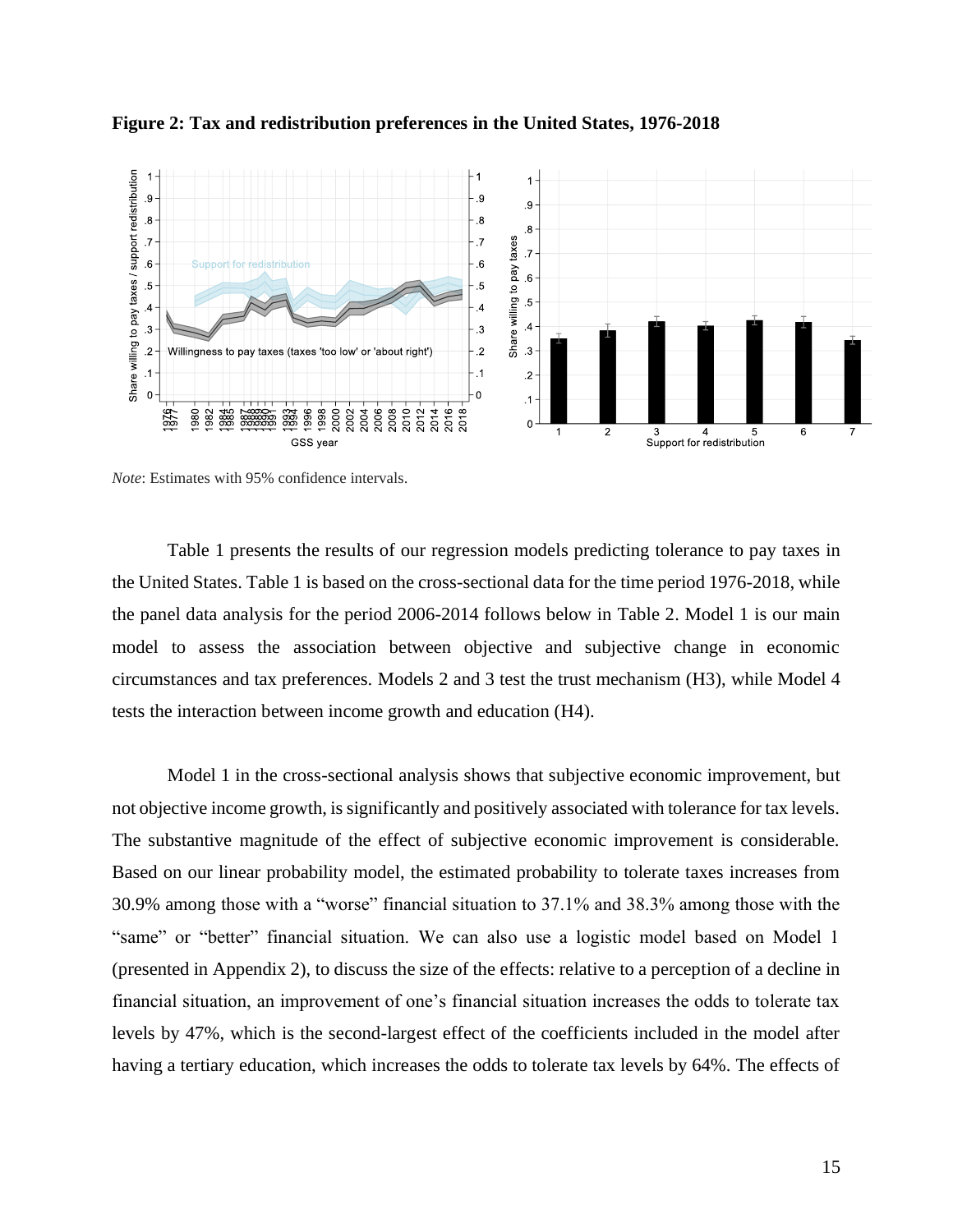objective and subjective economic changes are very similar if we include only one measure at a time (Appendix 2).

| <b>Dependent variable:</b>   | <b>Tax</b>  | <b>Trust</b> | <b>Tax</b>  | <b>Tax</b>  |
|------------------------------|-------------|--------------|-------------|-------------|
|                              | (1)         | (2)          | (3)         | (4)         |
|                              |             |              |             |             |
| Income growth                | 0.004       | $-0.006$     | 0.005       | $0.007*$    |
|                              | (0.003)     | (0.004)      | (0.005)     | (0.004)     |
| "Same" financial situation   | $0.062***$  | 0.004        | $0.063***$  | $0.069***$  |
| (ref: "worse" situation)     | (0.010)     | (0.013)      | (0.014)     | (0.011)     |
| "Better" financial situation | $0.074***$  | $0.050***$   | $0.078***$  | $0.084***$  |
| (ref: "worse" situation)     | (0.011)     | (0.014)      | (0.015)     | (0.012)     |
| Tertiary education           | $0.117***$  | $0.212***$   | $0.095***$  | $0.157***$  |
|                              | (0.010)     | (0.013)      | (0.014)     | (0.021)     |
| Trust                        |             |              | $0.098***$  |             |
|                              |             |              | (0.011)     |             |
| Tertiary*income growth       |             |              |             | $-0.004$    |
|                              |             |              |             | (0.004)     |
| Tertiary*"same" situation    |             |              |             | $-0.037$    |
|                              |             |              |             | (0.026)     |
| Tertiary*"better" situation  |             |              |             | $-0.049**$  |
|                              |             |              |             | (0.024)     |
| Income decile                | $-0.023***$ | $0.025***$   | $-0.025***$ | $-0.023***$ |
|                              | (0.002)     | (0.002)      | (0.002)     | (0.002)     |
| Age                          | $-0.014***$ | $0.012***$   | $-0.017***$ | $-0.014***$ |
|                              | (0.002)     | (0.003)      | (0.003)     | (0.002)     |
| Age <sup>2</sup>             | $0.000***$  | $-0.000$ *** | $0.000***$  | $0.000***$  |
|                              | (0.000)     | (0.000)      | (0.000)     | (0.000)     |
| Female                       | $-0.045***$ | $-0.009$     | $-0.048***$ | $-0.046***$ |
|                              | (0.008)     | (0.010)      | (0.011)     | (0.008)     |
| Unemployed                   | 0.011       | $-0.066***$  | 0.028       | 0.011       |
|                              | (0.023)     | (0.023)      | (0.031)     | (0.023)     |
| Retired                      | 0.017       | 0.013        | 0.008       | 0.018       |
|                              | (0.017)     | (0.023)      | (0.024)     | (0.017)     |
| Constant                     | $0.705***$  | $-0.081$     | $0.740***$  | $0.692***$  |
|                              | (0.049)     | (0.058)      | (0.065)     | (0.049)     |
|                              |             |              |             |             |
| <b>Observations</b>          | 28,222      | 15,501       | 15,501      | 28,222      |
| $R^2$ (overall)              | 0.048       | 0.116        | 0.056       | 0.049       |

| Table 1: Regression models predicting willingness to pay taxes in the United States: Cross- |  |  |  |
|---------------------------------------------------------------------------------------------|--|--|--|
| sectional analysis (1976-2018)                                                              |  |  |  |

*Notes*: Linear probability models with robust standard errors in parentheses, \*\*\* p<0.01, \*\* p<0.05, \* p<0.1. Year dummies included (not shown here).

Models 2 and 3 study the trust mechanism. Model 2 has trust as the dependent variable. It shows that respondents who perceive an improvement in their financial situation have higher levels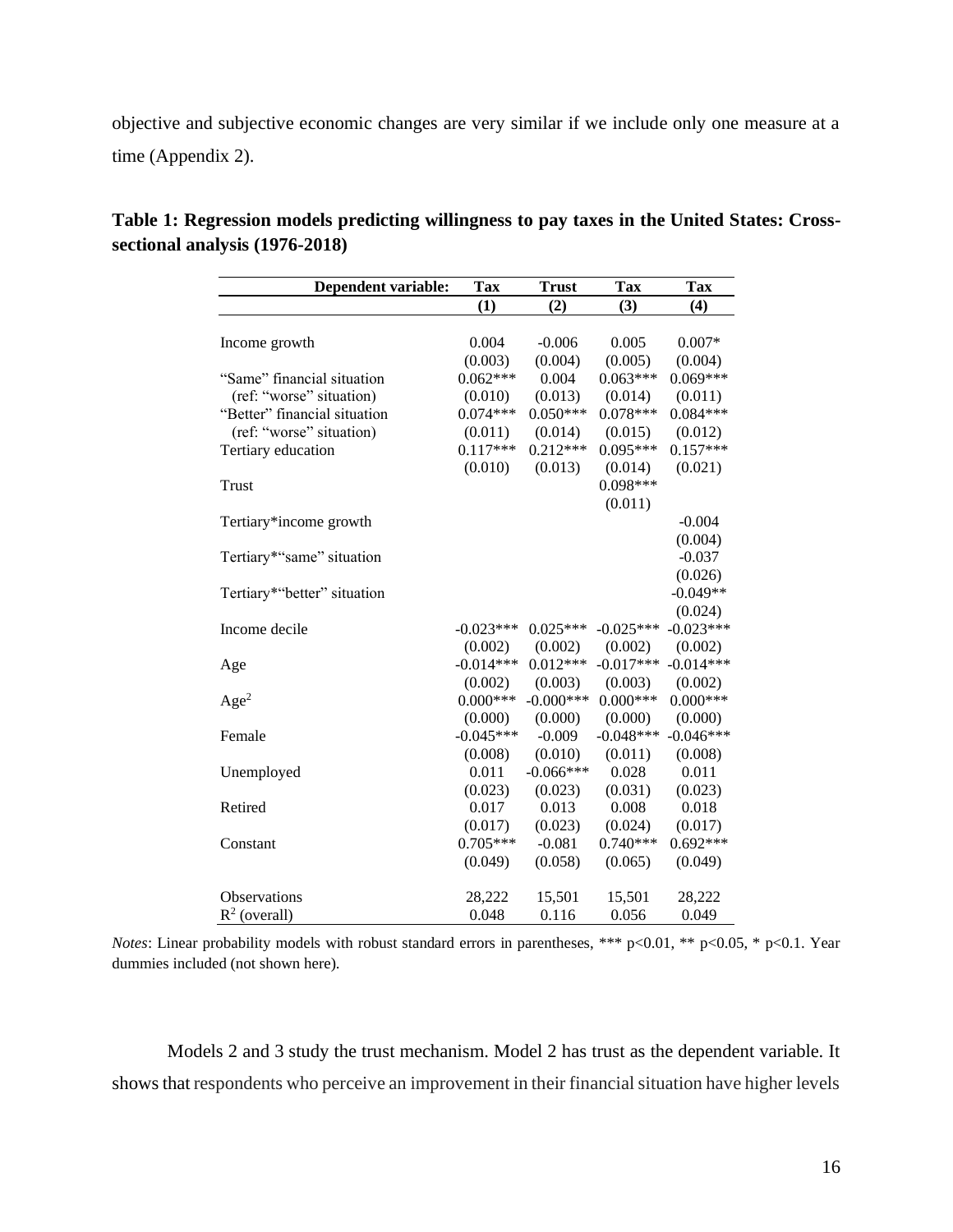of trust. Model 3 shows, in turn, that trust increases tolerance of tax levels, confirming several previous findings (Tuxhorn et al. 2019; Svallfors 2013). In Appendix 4, we also present a formal causal mediation model between trust, economic changes and tax preferences. It finds that interpersonal trust significantly mediates the effect of (perceived) change in financial improvement but that only about 5% of the effect of subjective income growth on tax preference is mediated by trust. Thus, we find weak support for H3, as the mediation effect is quite small.

Model 4 interacts education with objective and subjective economic changes. The interaction between tertiary education and improvements to one's subjective financial situation is statistically significant. Figure 3 presents the average marginal effects to visualize the interaction effects. Among respondents who are not tertiary educated, improvements to one's subjective financial situation are associated with significantly higher tolerance of tax levels  $(p<0.001)$ . In contrast, among the tertiary educated, improvement of one's financial situation has no statistically significant effect (p=0.105). Although the interaction between objective income growth and education is not significant, the marginal effects reveal that objective income growth is significant at p=0.089 among those that are not tertiary educated. These conditional effects are in line with H4. Presumably, education is associated with a range of factors like information and higher trust that lead to higher tax tolerance independently of economic changes.





*Note*: Average marginal effects with 90 and 95% confidence intervals, calculated from Model 4 in Table 1.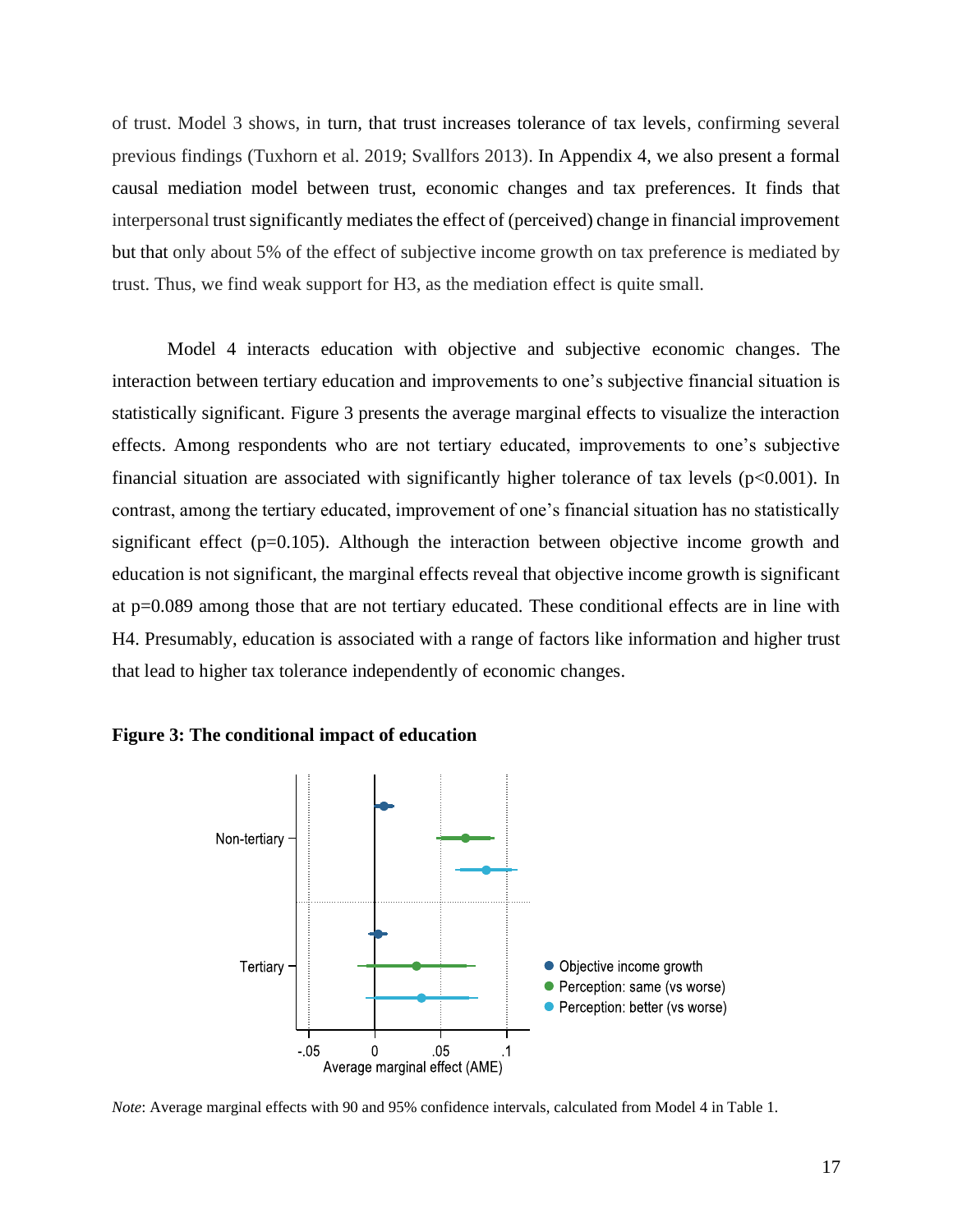The results of Table 1 are robust to several alternative specifications presented in Appendix 2. First, instead of year dummies, we include GDP growth and unemployment rate, two macroeconomic variables that may influence income growth and tax preferences. Moreover, recognizing that levels of taxes and benefits may influence respondents' tax preference and their subjective financial situation (Sumino 2016; Berens and Gelepithis 2019; Boudreau and MacKenzie 2018), we extract a measure of the average amount of taxes paid as well as the average benefit received for each income decile for every year of the survey based on the LIS. This is expressed as a proportion of respondents' income. The inclusion of these variables does not alter our results. Second, using different time windows for objective income growth or using a non-linear objective income growth measure (three categories: decline, stagnation, and growth) also leaves our conclusions unchanged. Third, we control for partisan identification. While Democrats (especially those with higher education) are very likely to tolerate tax levels, the effect of economic changes on tax preferences remains unchanged. Fourth, when we remove education, one of the determinants of objective income growth, from the models, we find that objective income growth is significantly correlated with tax preferences. This is because education predicts both objective income growth and tax preferences. Lastly, the inclusion of race in our regression models does not influence our findings.

The models in Table 2 present a similar set of results based on the GSS panel data. Because the same individuals were surveyed repeatedly, the panel data allow us to distinguish effects *within* respondents (i.e. deviations from a respondent's average change in economic circumstances) and *between* respondents (i.e. the difference between groups with low and high income growth). Model 1 confirms that subjective income growth is once again a statistically significant predictor of tolerating tax levels. The *between* effects are significant at p<0.001 and indicate that individuals that are on average experiencing an improving financial situation are more likely to tolerate tax levels compared to those who are doing worse.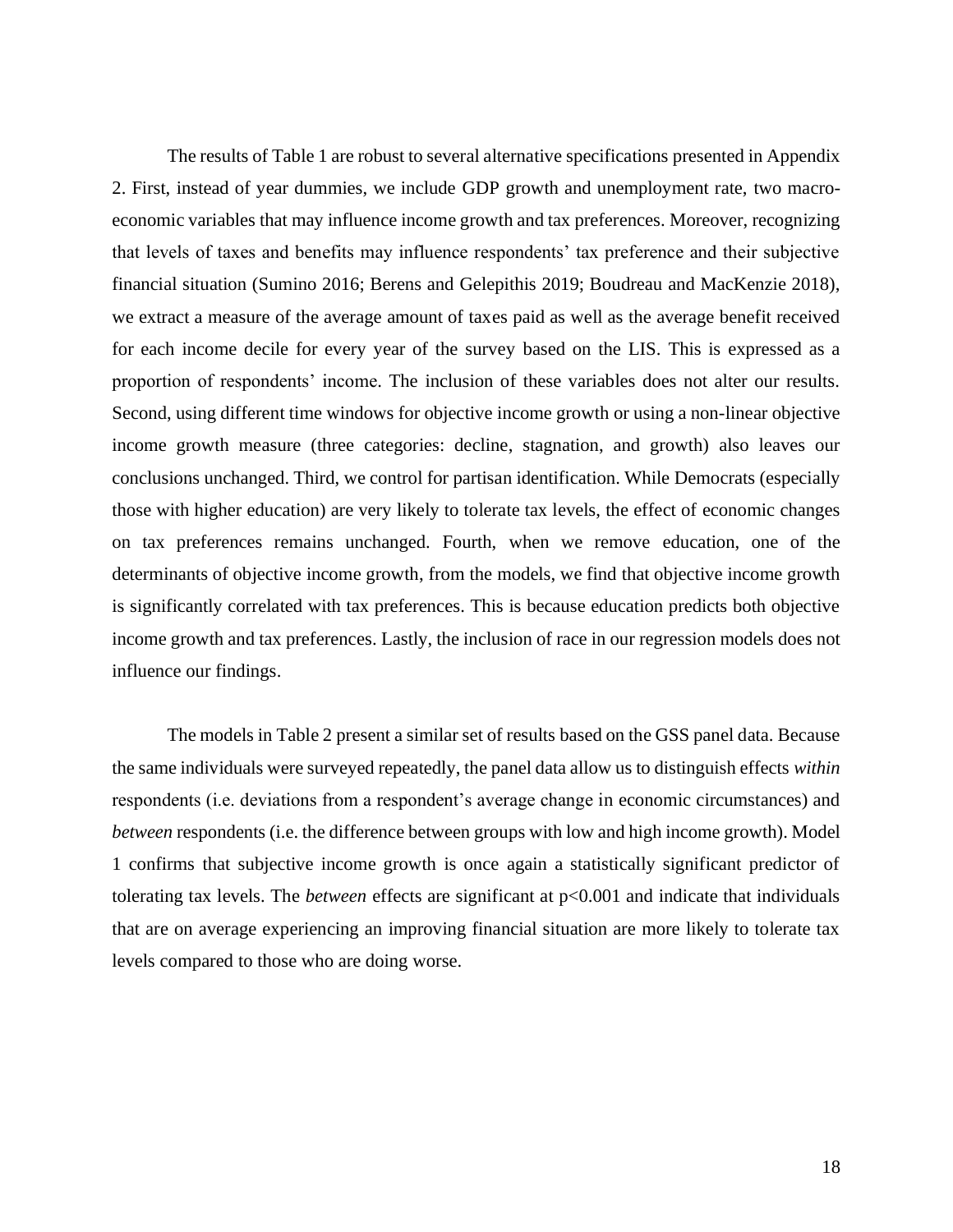**Table 2: Regression models predicting willingness to pay taxes in the United States: Panel data analysis (2006-2014)**

| <b>Dependent variable:</b>               | <b>Tax</b>            | <b>Trust</b>          | Tax                   | <b>Tax</b>  |  |
|------------------------------------------|-----------------------|-----------------------|-----------------------|-------------|--|
|                                          | (1)                   | (2)                   | (3)                   | (4)         |  |
| Income growth within respondents         | 0.002                 | $-0.001$              | 0.001                 | 0.006       |  |
|                                          | (0.005)               | (0.006)               | (0.006)               | (0.006)     |  |
| Income growth <i>between</i> respondents | $-0.001$              | $-0.000$              | $-0.002$              | 0.003       |  |
|                                          | (0.006)               | (0.007)               | (0.008)               | (0.008)     |  |
| "Same" financial situation within        | $0.029*$              | $-0.021$              | $0.043**$             | 0.020       |  |
| (ref: "worse" situation)                 | (0.016)               | (0.018)               | (0.021)               | (0.020)     |  |
| "Same" financial situation between       | $0.124***$            | 0.023                 | $0.124***$            | $0.162***$  |  |
| (ref: "worse" situation)                 | (0.023)               | (0.028)               | (0.030)               | (0.026)     |  |
| "Better" financial situation within      | $0.031*$              | $-0.005$              | 0.034                 | 0.027       |  |
| (ref: "worse" situation)                 |                       |                       |                       |             |  |
|                                          | (0.017)<br>$0.133***$ | (0.021)<br>$0.106***$ | (0.023)<br>$0.123***$ | (0.022)     |  |
| "Better" financial situation between     |                       |                       |                       | $0.168***$  |  |
| (ref: "worse" situation)                 | (0.024)               | (0.030)               | (0.031)               | (0.027)     |  |
| Tertiary education                       | $0.129***$            | $0.190***$            | $0.110***$            | $0.221***$  |  |
|                                          | (0.018)               | (0.022)               | (0.023)               | (0.038)     |  |
| Trust                                    |                       |                       | $0.075***$            |             |  |
|                                          |                       |                       | (0.016)               |             |  |
| Tertiary*income growth within            |                       |                       |                       | $-0.009$    |  |
|                                          |                       |                       |                       | (0.006)     |  |
| Tertiary*income growth between           |                       |                       |                       | $-0.002$    |  |
|                                          |                       |                       |                       | (0.011)     |  |
| Tertiary*"same" situation within         |                       |                       |                       | 0.030       |  |
|                                          |                       |                       |                       | (0.031)     |  |
| Tertiary*"same" situation between        |                       |                       |                       | $-0.143***$ |  |
|                                          |                       |                       |                       | (0.050)     |  |
| Tertiary*"better" situation within       |                       |                       |                       | 0.016       |  |
|                                          |                       |                       |                       | (0.035)     |  |
| Tertiary*"better" situation between      |                       |                       |                       | $-0.125**$  |  |
|                                          |                       |                       |                       | (0.051)     |  |
| Income decile                            | $-0.022***$           | $0.017***$            | $-0.021***$           | $-0.022***$ |  |
|                                          | (0.003)               | (0.003)               | (0.003)               | (0.003)     |  |
| Age                                      | $-0.016***$           | $0.007*$              | $-0.018***$           | $-0.016***$ |  |
|                                          | (0.004)               | (0.004)               | (0.005)               | (0.004)     |  |
| Age <sup>2</sup>                         | $0.000***$            | $-0.000$              | $0.000***$            | $0.000***$  |  |
|                                          | (0.000)               | (0.000)               | (0.000)               | (0.000)     |  |
| Female                                   | $-0.043***$           | $-0.037**$            | $-0.029$              | $-0.043***$ |  |
|                                          | (0.014)               | (0.017)               | (0.018)               | (0.014)     |  |
| Unemployed                               | $-0.001$              | $-0.029$              | 0.009                 | $-0.001$    |  |
|                                          | (0.025)               | (0.027)               | (0.032)               | (0.025)     |  |
| Retired                                  | $0.048**$             | 0.012                 | 0.040                 | $0.048**$   |  |
|                                          | (0.022)               | (0.026)               | (0.030)               | (0.022)     |  |
| Constant                                 | $0.761***$            | $-0.118$              | $0.793***$            | $0.719***$  |  |
|                                          | (0.081)               | (0.095)               | (0.108)               | (0.083)     |  |
|                                          |                       |                       |                       |             |  |
| Observations                             | 7,666                 | 4,455                 | 4,455                 | 7,666       |  |
| $R^2$ (overall)                          | 0.041                 | 0.111                 | 0.047                 | 0.042       |  |
|                                          |                       |                       |                       |             |  |

*Notes*: Linear probability models with robust standard errors in parentheses, \*\*\* p<0.01, \*\* p<0.05, \* p<0.1. Year dummies included (not shown here).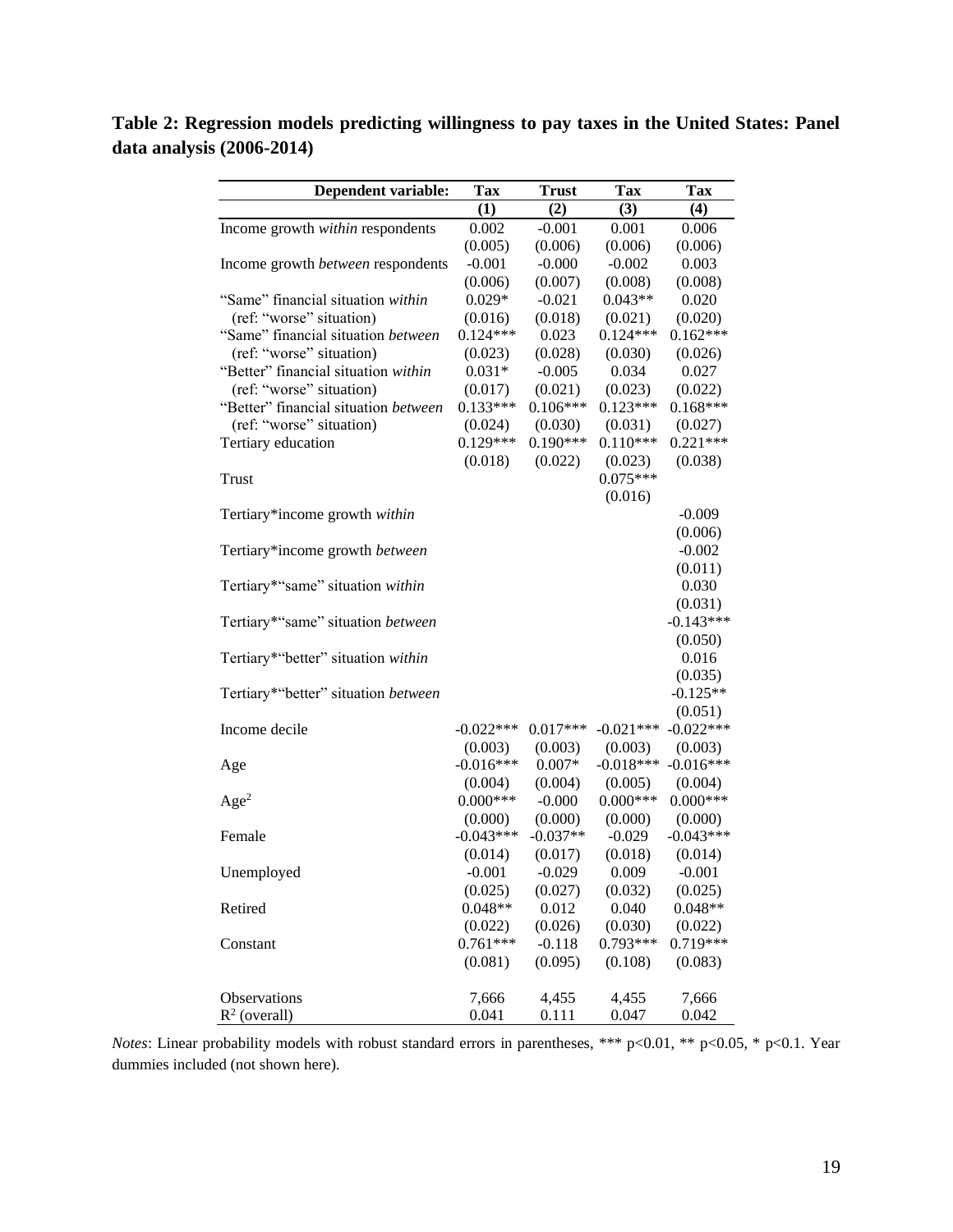The *within* effects indicate that changes in financial situation produce changes in tax tolerance, but the effects are only statistically significant at  $p<0.1$ . It is remarkable to find some hints for an effect within individuals because individuals are only observed for three waves over four years and not many respondents are experiencing changes to either their financial situation or tax preferences in such a short time frame. Longer panels are usually necessary to witness the behavioral impact of small within effects that cumulate over time (Helgason and Rehm 2022). Like in the cross-sectional analysis, the effect of objective income growth is not statistically significant.

Models 2 and 3 in Table 2 find very similar evidence for the trust mechanism as in the cross-sectional analysis. We find that improving financial situation (between individuals) is associated with higher trust levels, which in turn are associated with higher tolerance of tax levels. Finally, Model 4 of the panel data analysis finds a similar interaction between subjective income growth and education as in the cross-sectional analysis. Again, the interaction reflects mostly a between effects rather than within effects: Perceived improvement among non-tertiary educated respondents is significantly associated with higher tax tolerance  $(p<0.001)$ , but is not significant among tertiary-educated respondents (p=0.331). Overall, these results lend both cross-sectional and panel evidence that perceived economic decline is associated with less tolerance of tax levels.

### **Analysis in Canada and Japan**

One could argue that the results of the GSS survey are not generalizable to other contexts because of Americans' peculiar attitudes toward taxation. Indeed, the United States remains one of the advanced democracies with the lowest tax level and smallest welfare state. Its culture is particularly individualistic and the party system has drifted towards the right, with the Republicans proposing relatively extreme tax policy reforms (Prasad 2018). Therefore, we believe that it is pertinent to demonstrate that the relationship we find between economic decline and tax preferences travels to other contexts.

To be relevant for our study, surveys must include a similar question on tolerance for tax levels and must ask about one's financial situation. These criteria lead to the exclusion of surveys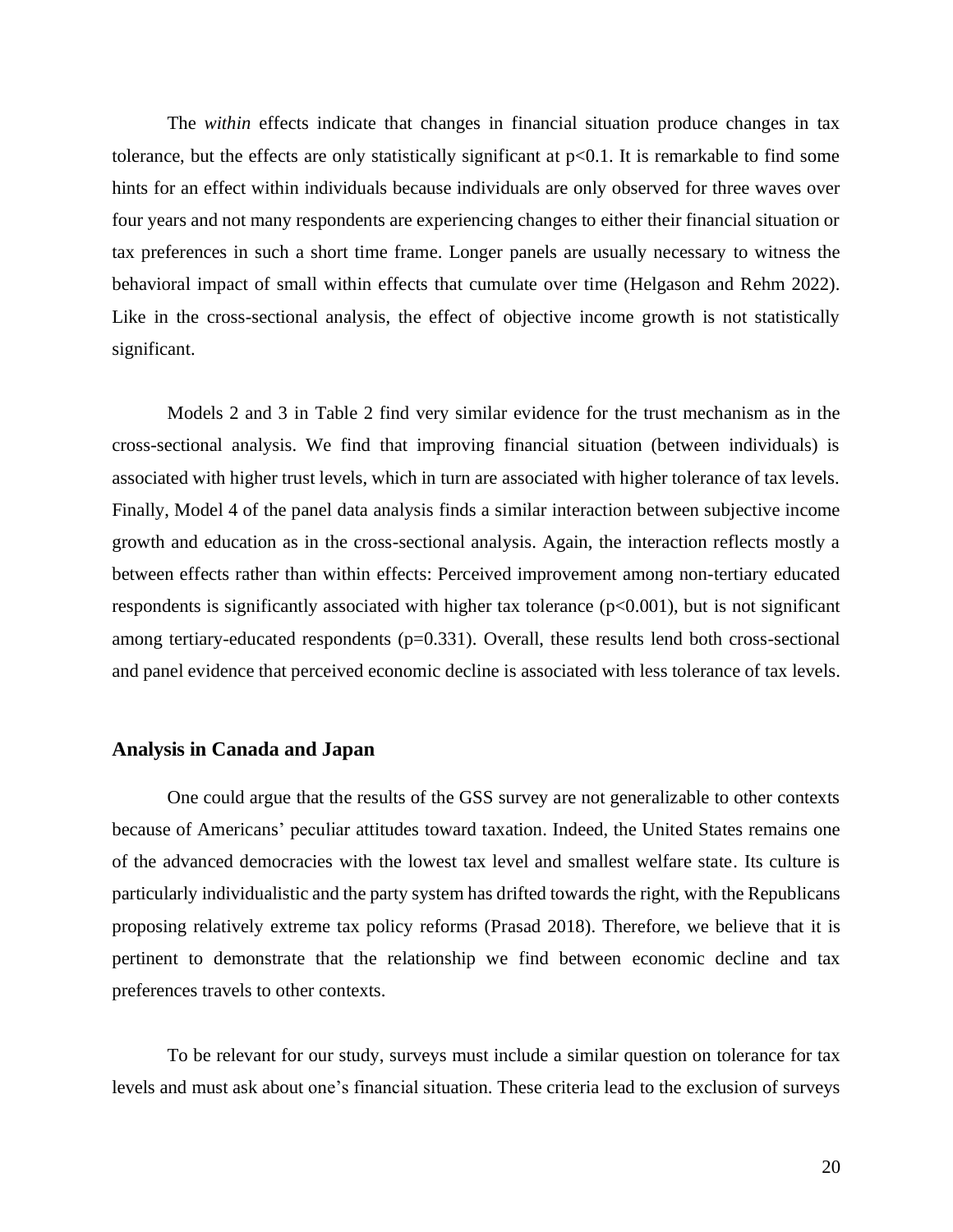that only contain questions on tax progressivity, those that focus mostly on services rather than taxes and of the ISSP "Role of Government" surveys because they lack question on personal financial situation. Our extensive review of publicly available surveys pointed to only two national surveys that satisfied both criteria: the Canadian Election Study and the Japanese General Social Survey. The CES takes place at every federal election in Canada and contains the questions of interests in 2004, 2006, 2008, 2011, 2015. The JGSS asks the questions of interest annually from 2000 to 2003, in 2005, and biannually from 2006 to 2012.

Like the United States, Canada and Japan sustain relatively low levels of taxation, notably because they maintain low taxes on goods and services. However, Canada and Japan's tax structure differ significantly from the United States in ways that involve different tax politics and that could influence citizens' opinion about taxation.

Japan's growth model is export oriented, its fiscal policy discourages private consumption and encourages savings (DeWit and Steinmo 2002), whereas the US and Canada's growth model favors internal demand with low taxes on consumers (Haffert 2021). In contrast to Canada and the United States, Japan is a coordinated market economy relying on social security contributions that have been relatively easy to increase because they provide a direct link between contributions and benefits (Park and Ide 2014). However, Japan's narrow tax base offering deductions to certain groups combined with targeted government spending on specific areas of the country fuels political conflict and raises public concerns about wasteful government spending (Park and Ide 2014; DeWit and Steinmo 2002). Japan's social security system involves significant redistribution from working age families to relatively well-off pensioners which provokes a sentiment of tax injustice among the young (Chopel et al. 2005). As such, the Japanese left has traditionally been in favor of tax cuts for the urban working class and governments have been caught in a low-tax/low-social spending/high deficit equilibrium (Chopel et al. 2005; Park and Ide 2014).

Both Canada and the United States' tax mix rely considerably more than Japan and other OECD countries on personal income taxes and maintain low value added taxes. Canada figures among the OECD countries relying the least on social security contributions, but the most on property taxes (Jacques 2020). However, the tax-funded public health care system figures among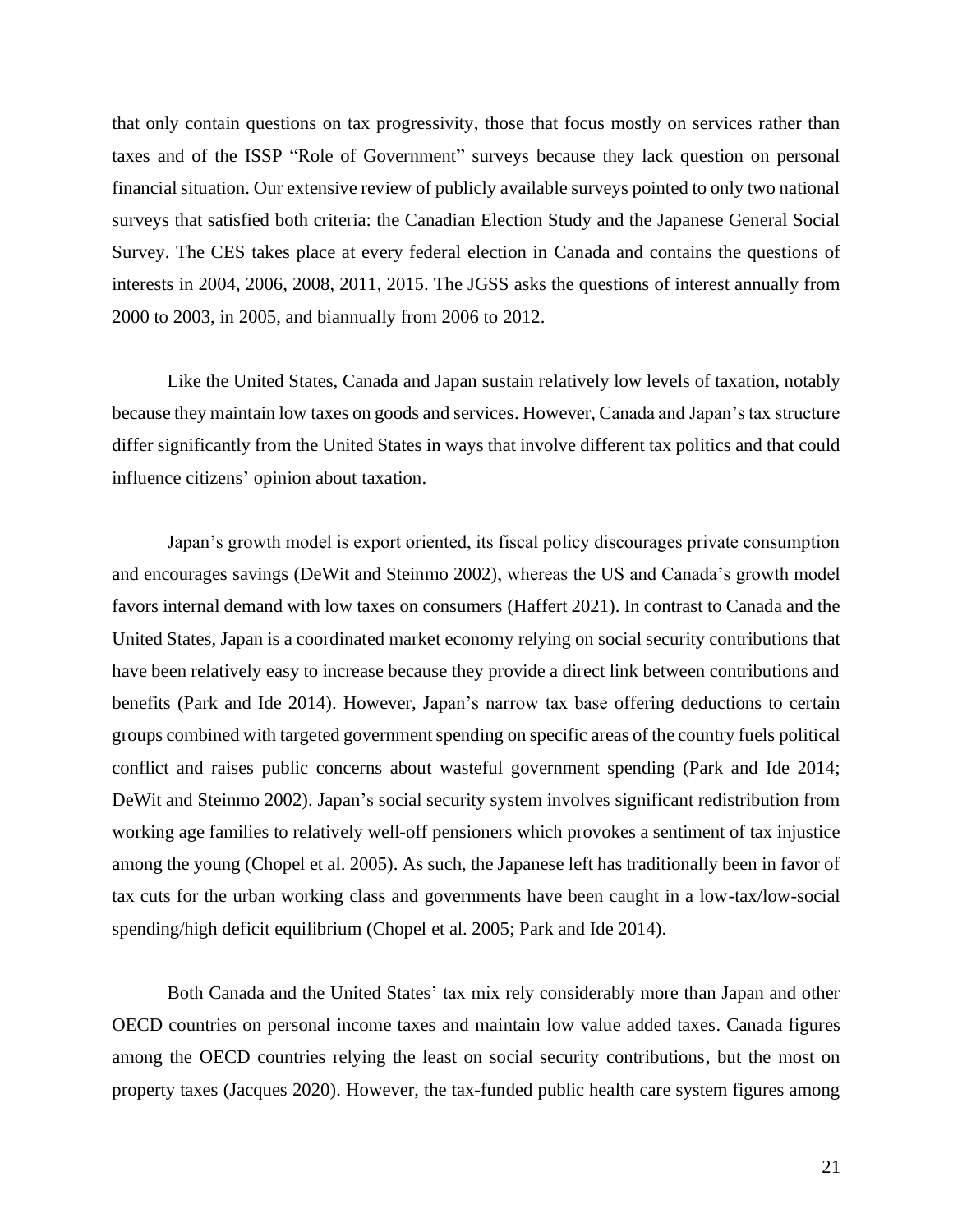the most important identity markers of Canadians, especially in relation to Americans, and Canadians are generally in favor of state intervention (Dufresne et al. 2014). Some provinces, like Quebec and Nova Scotia, have reached levels of tax revenues that are comparable to Western Europe (Jacques 2020), suggesting that the role of the welfare state is more important in Canada than in the United States and Japan. Moreover, tax politics are less polarized in Canada than in the United States, as the Conservative party has generally adopted a gradual approach to tax reform rather than a radical tax cut agenda (PBO 2014). In brief, the structure of taxation and the context of tax politics in Japan and Canada differ significantly from the United States, which allows us to test the generalizability of our argument.

In Japan, the tax policy question asks, "Do you think the amount of income tax you have to pay is high?". Respondents can answer a five category Likert scale ranging from "too low" to "too high" and have the option of saying that they pay no taxes or that they don't know. The variable measuring tolerance of tax level is coded 1 if respondents think taxes are too low, somewhat low, or about right and 0 if they think they are too high. When excluding respondents who don't know and those who pay no taxes, only 21.8% of respondents tolerate the current level of taxes.

In Canada, the tax policy question asks if personal income taxes should be increased, decreased, or kept the same as now. Despite the progressivity of the income tax structure, a large proportion of Canadians pay personal income taxes (Milligan 2021). We can therefore assume that respondents are thinking about their own taxes when answering this question. On average, after removing the "don't knows", 44.2% of respondents think personal income taxes should be decreased, 49.6% think they should stay the same and 6.1% think they should be increased. To ensure consistency with the other surveys, we create a dichotomous variable opposing those who think personal income taxes should be decreased and those who think they should be increased or kept the same. The effect of economic changes remains the same if we use a three-category dependent variable.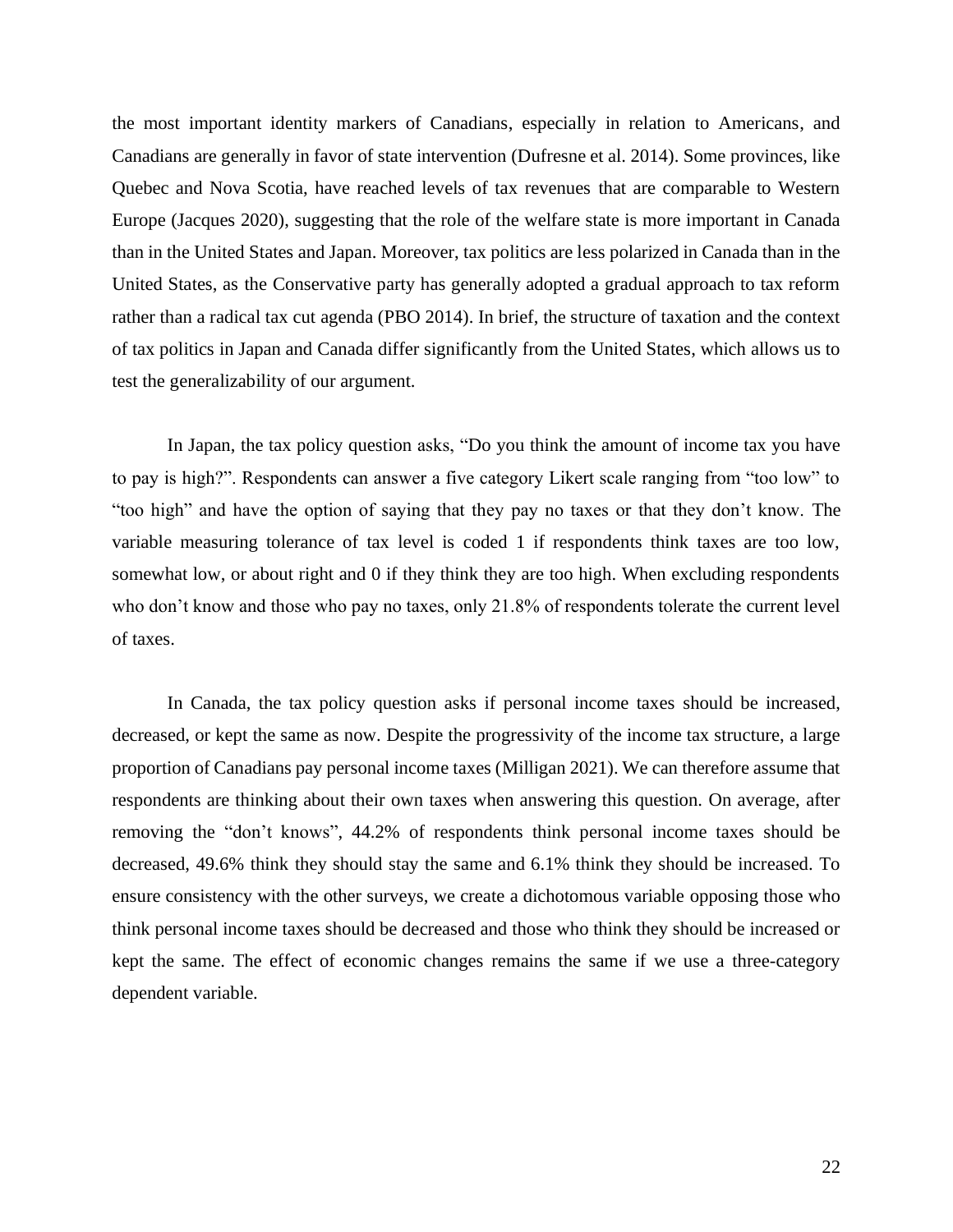The financial situation question is the same in the JGSS as in the GSS but the wording changes slightly in the CES.<sup>3</sup> The Japanese are more pessimistic than Canadians, since only 6.6% of Japanese believe that their financial situation has improved (45.3% think it has worsened), in contrast to 17.4% of Canadians thinking their financial situation has improved and only 26.6% thinking it has worsened. We use our novel technique presented above to create an objective income growth measure for Canada, but we cannot do the same for Japan, as we only have access to one LIS survey year for the years covered by the JGSS. We include the same control variables as in the GSS: tertiary education (completed), income, age, gender, dummies for retired and unemployed respondents, and a measure for social trust. Descriptive statistics are provided in Appendix 5.

Table 3 presents the results of our regression analysis of tolerance about tax levels in Canada (based on the CES) and Japan (based on the JGSS). For each country, we present the same four models as in the US analysis: Models 1 and 5 with the main results; Models 2-3 and 6-7 for the trust mechanism; and Models 4 and 8 for the interaction between economic changes and education. We find remarkably similar results for our main explanatory variables as in the US. Both in Canada (Model 1) and in Japan (Model 5), a stable or improved financial situation is significantly associated with higher tolerance for tax levels. The coefficient for objective income growth points in the same direction but is not statistically significant in Canada. In both countries, we also find support for the trust mechanism: Perceived financial improvement is associated with higher trust (Models 2 and 6), while trust is in turn associated with more tax tolerance (Models 3 and 7) (all significant at  $p<0.01$ ). Once again, formal mediation analyses reveal that the mediation effect is statistically significant but substantively modest.

<sup>&</sup>lt;sup>3</sup> From 2004 to 2008, the CES asks, "Financially, are you better off, worse off, or about the same as a year ago?" whereas it asks "Over the past year, has your financial situation gotten better, gotten worse, or stayed about the same?" in 2011 and 2015. The question in the JGSS and the GSS is the same as the latter but writes years in plural.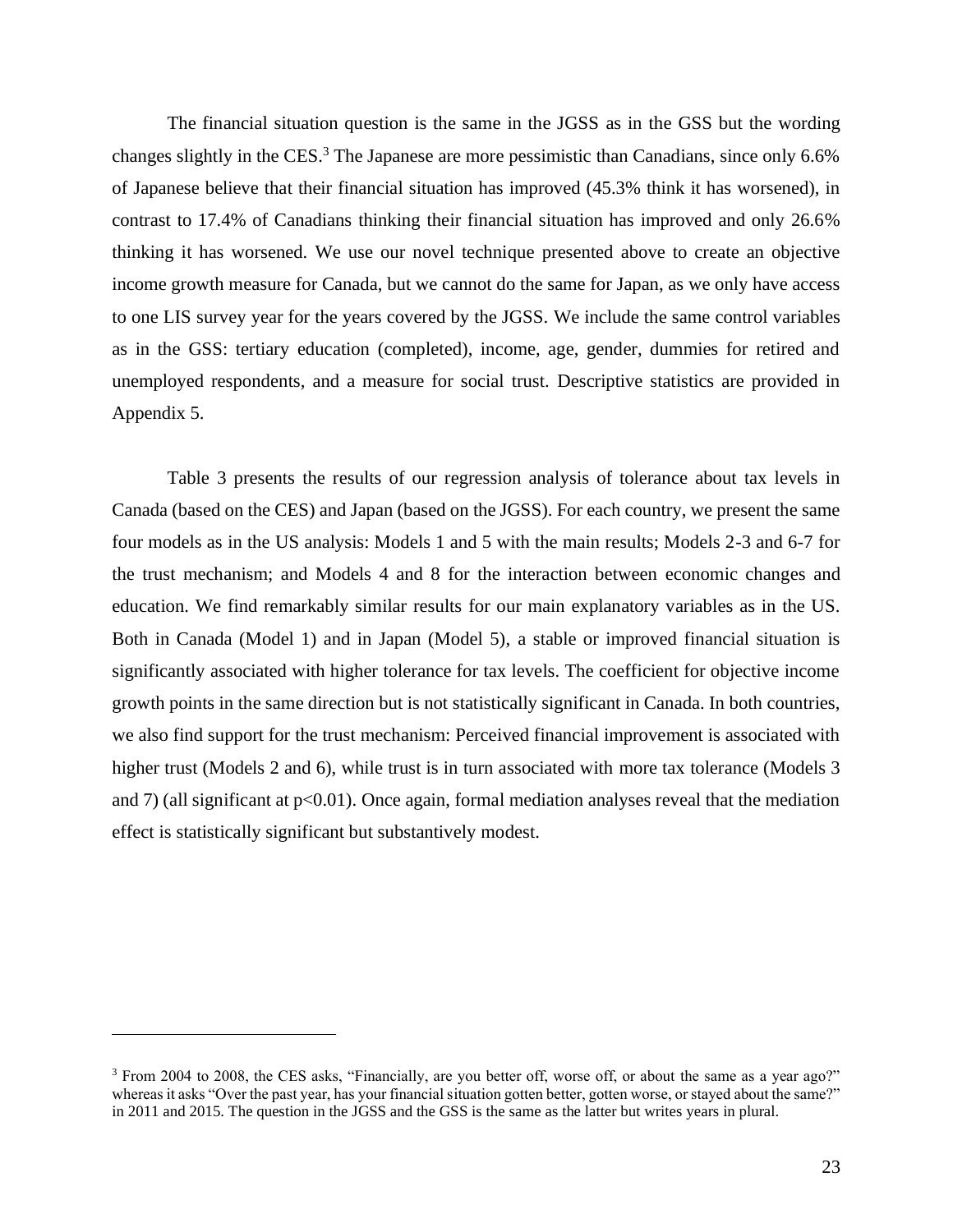|                              | Canada      |            |                         | Japan      |             |            |             |             |
|------------------------------|-------------|------------|-------------------------|------------|-------------|------------|-------------|-------------|
|                              | (1)         | (2)        | (3)                     | (4)        | (5)         | (6)        | (7)         | (8)         |
| Dependent variable:          | Tax         | Trust      | Tax                     | Tax        | Tax         | Trust      | Tax         | Tax         |
|                              |             |            |                         |            |             |            |             |             |
| Income growth                | 0.002       | $-0.003$   | 0.001                   | 0.003      |             |            |             |             |
|                              | (0.002)     | (0.002)    | (0.002)                 | (0.002)    |             |            |             |             |
| "Same" financial situation   | $0.136***$  | $0.042***$ | $0.124***$              | $0.132***$ | $0.063***$  | $0.030***$ | $0.062***$  | $0.061***$  |
| (ref: "worse" situation)     | (0.010)     | (0.012)    | (0.012)                 | (0.012)    | (0.009)     | (0.007)    | (0.009)     | (0.010)     |
| "Better" financial situation | $0.139***$  | $0.064***$ | $0.124***$              | $0.134***$ | $0.059***$  | $0.036***$ | $0.068***$  | $0.072***$  |
| (ref: "worse" situation)     | (0.013)     | (0.016)    | (0.016)                 | (0.017)    | (0.017)     | (0.014)    | (0.019)     | (0.020)     |
| Tertiary education           | $0.058***$  | $0.155***$ | $0.045***$              | $0.050***$ | $0.033***$  | $0.056***$ | $0.029**$   | $0.032**$   |
|                              | (0.011)     | (0.012)    | (0.012)                 | (0.019)    | (0.011)     | (0.008)    | (0.011)     | (0.015)     |
| Trust                        |             |            | $0.118***$              |            |             |            | $0.079***$  |             |
|                              |             |            | (0.010)                 |            |             |            | (0.015)     |             |
| Tertiary*income growth       |             |            |                         | $-0.001$   |             |            |             |             |
|                              |             |            |                         | (0.004)    |             |            |             |             |
| Tertiary*"same" situation    |             |            |                         | 0.011      |             |            |             | 0.008       |
|                              |             |            |                         | (0.022)    |             |            |             | (0.021)     |
| Tertiary*"better" situation  |             |            |                         | 0.014      |             |            |             | $-0.036$    |
|                              |             |            |                         | (0.027)    |             |            |             | (0.036)     |
| Income                       | $0.006***$  | $0.025***$ | $0.004**$               | $0.006***$ | $-0.006***$ | $0.010***$ | $-0.007***$ | $-0.006***$ |
|                              | (0.002)     | (0.002)    | (0.002)                 | (0.002)    | (0.001)     | (0.001)    | (0.001)     | (0.001)     |
| Age                          | $-0.011***$ | $-0.002$   | $-0.011***$ $-0.011***$ |            | $-0.003$    | 0.001      | $-0.003$    | $-0.003$    |
|                              | (0.002)     | (0.003)    | (0.003)                 | (0.002)    | (0.002)     | (0.001)    | (0.002)     | (0.002)     |
| Age <sup>2</sup>             | $0.000***$  | $0.000*$   | $0.000***$              | $0.000***$ | $0.000***$  | $-0.000$   | $0.000**$   | $0.000***$  |
|                              | (0.000)     | (0.000)    | (0.000)                 | (0.000)    | (0.000)     | (0.000)    | (0.000)     | (0.000)     |
| Female                       | 0.013       | 0.002      | $0.020**$               | 0.013      | $-0.016*$   | $-0.007$   | $-0.019**$  | $-0.015*$   |
|                              | (0.009)     | (0.010)    | (0.010)                 | (0.009)    | (0.009)     | (0.007)    | (0.009)     | (0.009)     |
| Unemployed                   | 0.011       | $-0.031$   | 0.037                   | 0.011      | $-0.020$    | 0.006      | $-0.023$    | $-0.020$    |
|                              | (0.023)     | (0.027)    | (0.028)                 | (0.023)    | (0.034)     | (0.026)    | (0.036)     | (0.034)     |
| Retired                      | $0.030**$   | 0.018      | 0.027                   | $0.030**$  | $-0.034**$  | $0.048***$ | $-0.041**$  | $-0.034**$  |
|                              | (0.015)     | (0.017)    | (0.017)                 | (0.015)    | (0.017)     | (0.012)    | (0.018)     | (0.017)     |
| Constant                     | $0.655***$  | $0.208***$ | $0.635***$              | $0.655***$ | $0.262***$  | $0.387***$ | $0.224***$  | $0.263***$  |
|                              | (0.053)     | (0.065)    | (0.064)                 | (0.054)    | (0.047)     | (0.036)    | (0.049)     | (0.047)     |
|                              |             |            |                         |            |             |            |             |             |
| <b>Observations</b>          | 14,158      | 10,280     | 10,280                  | 14,158     | 10,719      | 9,427      | 9,427       | 10,719      |
| R-squared                    | 0.036       | 0.071      | 0.044                   | 0.036      | 0.024       | 0.031      | 0.026       | 0.024       |

#### **Table 3: Regression models predicting willingness to pay taxes in the Canada and Japan**

*Notes*: Linear probability models with robust standard errors in parentheses, \*\*\* p<0.01, \*\* p<0.05, \* p<0.1. Year dummies included (not shown here).

Models 4 and 8 in Table 3 do not reveal significant interactions between education and economic changes. In Canada, perceived financial improvement has a positive association with tax preferences among both tertiary- and non-tertiary-educated respondents. In Japan, although the interaction in Model 8 is not significant, the marginal effect plot presented in Appendix 7 reveals that the effect of improvement to one's financial situation tends to be stronger among the nontertiary educated than among the tertiary educated. Finally, it is worth noting that the effect of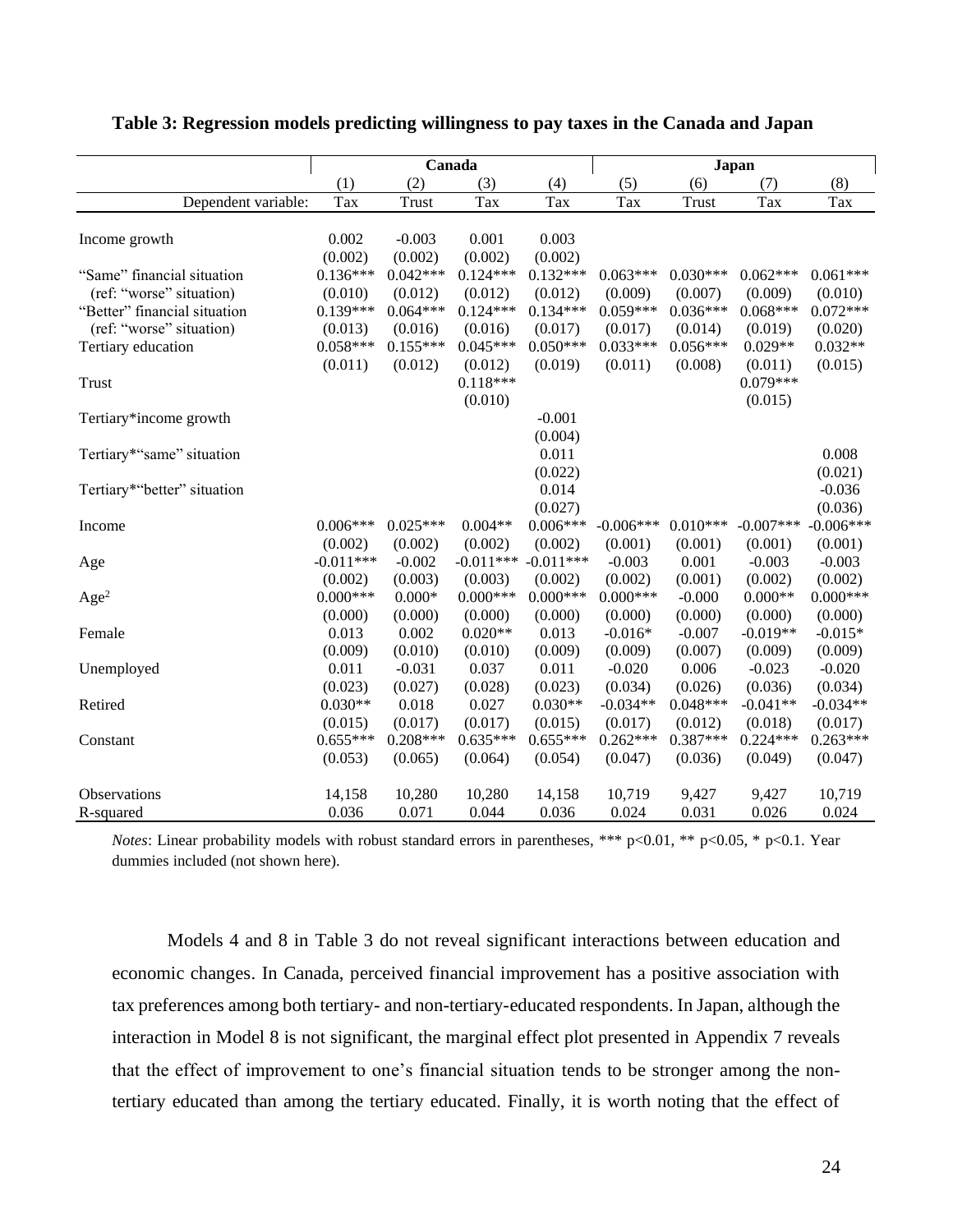some control variables differs between the two countries: for example, income levels have a positive effect on tax preferences in Canada, but a negative one in Japan. This may explain why in Japan, parties representing low-income voters advocate for tax cuts.

We present several additional analyses in Appendices 6 and 7 for the Canadian and Japanese cases, respectively. First, as in the GSS survey, we find no correlation between support for redistribution and tax preferences in the CES and the JGSS. Second, the models are robust to the same robustness checks as those used for the US survey. Overall, the additional analysis of longitudinal Canadian and Japanese survey data lends additional support for all hypotheses except H4, the interaction between education and economic decline, for which we found no evidence in Canada and only weak evidence in Japan.

# **Conclusion**

We find the same pattern in three different surveys conducted in contrasting tax policy contexts: when individuals' subjective economic situation increases (decreases), they become more (less) tolerant of current tax levels. Support for taxation is thus very different from support for redistribution: the two variables are not correlated, and the latter tends to be more closely associated with the predictions of the Meltzer-Richard model based on self-interest, as support for redistribution decreases with income growth. Hence, researchers must reflect upon the nature of the dependent variable when they study the relationship between income and preferences: redistribution follows the self-interest hypothesis, whereas tax preferences confirm the luxury good hypothesis. As individuals become better-off, they are more willing to provide resources to finance policies that partly benefit themselves and partly benefit others since governments can increase taxes without reducing citizens' take-home pay.

Our findings suggest that subjective perceptions matter more for preferences than objective conditions. In fact, we find that the effect objective income growth on tax preference is driven by education. Not only is education itself a powerful determinant of policy preferences (Attewell 2021), but it also affects both income growth and tax policy preferences. However, it would be wrong to dismiss the impact of more proximate causes such as income growth and focus entirely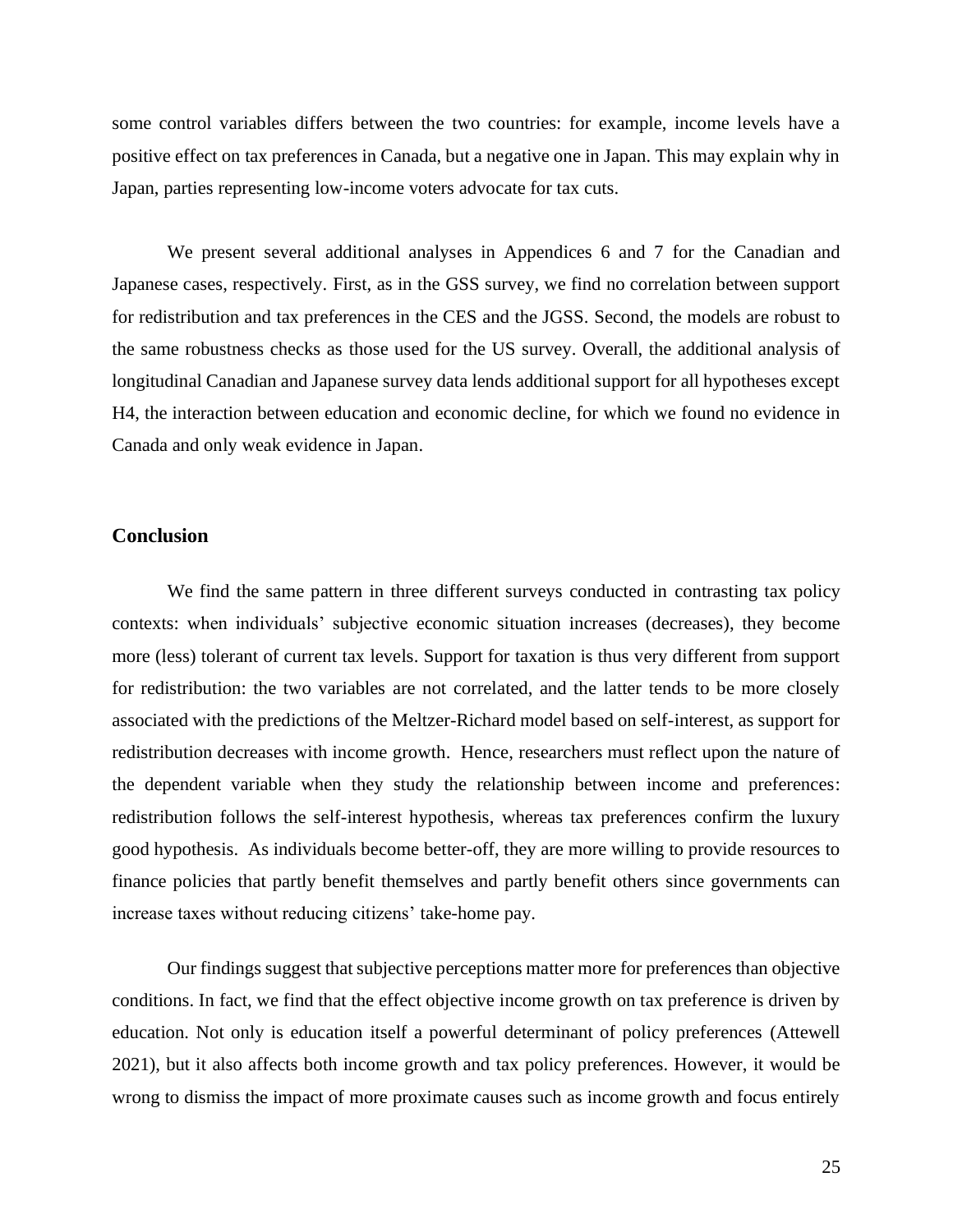on education. Indeed, subjective economic changes are significantly related with tax preferences in panel and cross-sectional data even if we control for education.

Our study makes an important theoretical contribution and has major practical policy implications. Theoretically, it reveals the micro-foundations of Paul Pierson's "permanent austerity" argument (Pierson 2001). Governments could have increased tax revenues to alleviate the pressures of permanent austerity, but revenues have been stagnating in recent decades despite rising social policy costs. Tax competition, the main explanation for constraints on taxation, is not a satisfactory reason for not raising taxes: while tax competition reduces governments' capacity to tax corporations and capital, these taxes have never been the main revenue-generating tools used by governments. Instead, we argue that the "decline of taxability" in the current era is related to economic stagnation and the decline of income growth.

As inequality has been rising and the benefits of growth have become less widespread, the income of a large proportion of the population has stagnated or declined in the recent decades. The decline of income growth is particularly acute for individuals with lower levels of education, who are also the group whose tax preferences are the most affected by their financial situation. Moreover, economic decline is negatively correlated with social trust, an important precondition for tolerance of paying taxes. As such, the stagnation and decline of the income of substantial parts of the population, particularly among the non-tertiary educated, may help to explain the stagnation of tax revenues and the decline of taxability in advanced democracies.

# **References**

- Abbott, Andrew, and Philip Jones. 2021. "Government response to increased demand for public services: The cyclicality of government health expenditures in the OECD." *European Journal of Political Economy* 68:101988.
- Ahrens, Leo. 2021. "The (a) symmetric effects of income and unemployment on popular demand for redistribution." *West European Politics*:1-26.
- Ansell, Ben. 2014. "The Political Economy of Ownership: Housing Markets and the Welfare State." *American Political Science Review* 108 (2):383-402.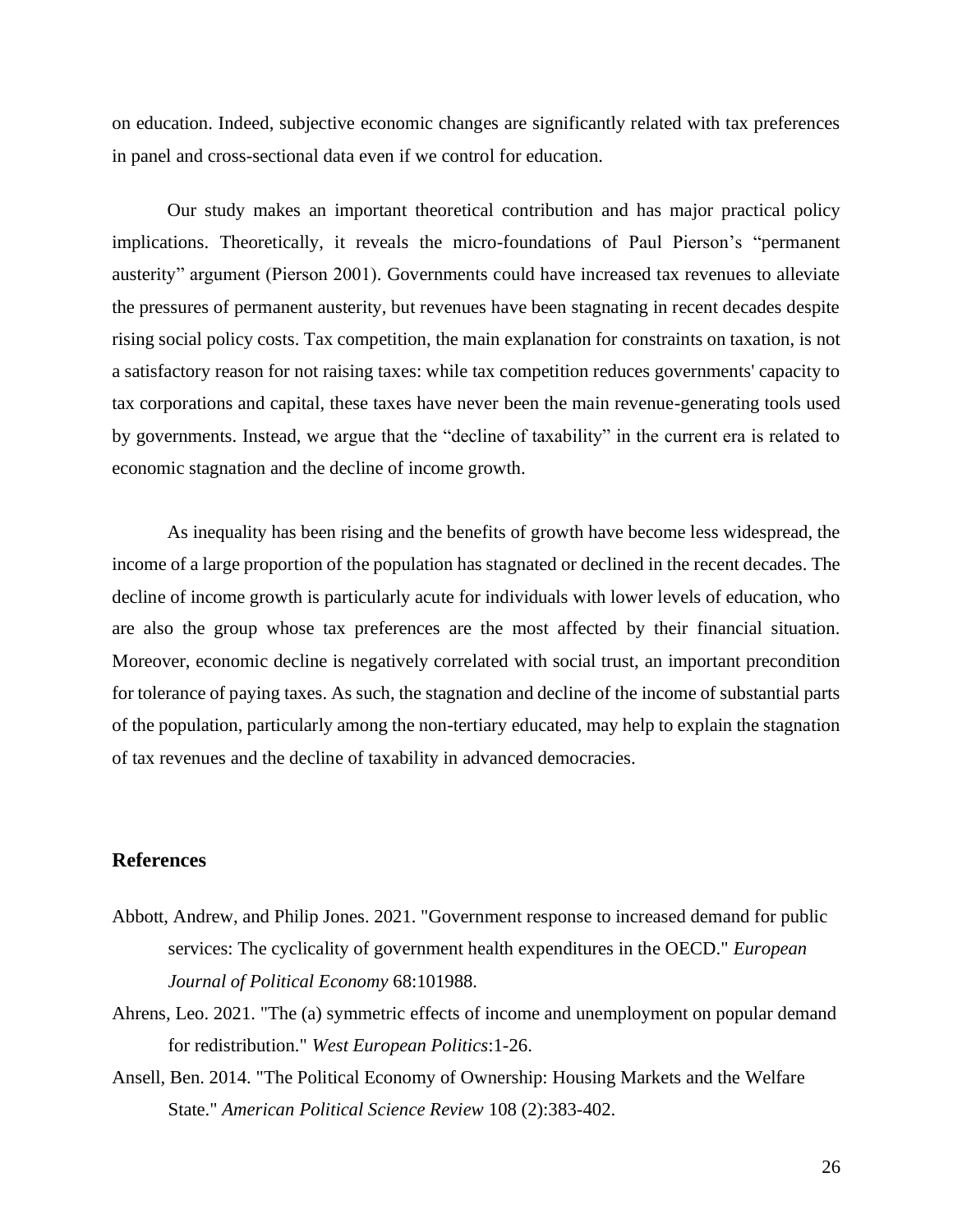- Attewell, David. 2021. "Redistribution attitudes and vote choice across the educational divide." *European Journal of Political Research* OnlineFirst.
- Autor, David H. 2014. "Skills, education, and the rise of earnings inequality among the "other 99 percent"." *Science* 344 (6186):843-51.
- Ballard-Rosa, Cameron, Lucy Martin, and Kenneth Scheve. 2017. "The structure of American income tax policy preferences." *The Journal of Politics* 79 (1):1-16.
- Barnes, Lucy. 2015. "The size and shape of government: preferences over redistributive tax policy." *Socio-Economic Review* 13 (1):55-78.
- Bell, Andrew, Malcolm Fairbrother, and Kelvyn Jones. 2019. "Fixed and random effects models: making an informed choice." *Quality & Quantity* 53 (2):1051-74.
- Berens, Sarah, and Margarita Gelepithis. 2019. "Welfare state structure, inequality, and public attitudes towards progressive taxation." *Socio-Economic Review* 17 (4):823-50.
- Berens, Sarah, and Margatita Gelepithis. 2021. "What do people want? Explaining voter tax preferences." In *Hanbook on the Politics of Taxation*, ed. L. Hakerlberg and L. Seelkopf: Edward Elgar.
- Boudreau, Cheryl, and Scott A MacKenzie. 2018. "Wanting what is fair: How party cues and information about income inequality affect public support for taxes." *The Journal of Politics* 80 (2):367-81.
- Burgoon, Brian, Sam van Noort, Matthijs Rooduijn, and Geoffrey Underhill. 2019. "Positional deprivation and support for radical right and radical left parties." *Economic Policy* 34 (97):49-93.
- Cansunar, Asli. 2021. "Who Is High Income, Anyway? Social Comparison, Subjective Group Identification, and Preferences over Progressive Taxation." *The Journal of Politics* 83 (4):1292-306.
- Cavaillé, Charlotte, and Kris-Stella Trump. 2015. "The Two Facets of Social Policy Preferences." *The Journal of Politics* 77 (1):146-60.
- Chopel, Alison, Nozomu Kuno, and Sven Steinmo. 2005. "Social security, taxation, and redistribution in Japan." *Public Budgeting & Finance* 25 (4):20-43.
- DeWit, Andrew, and Sven Steinmo. 2002. "The political economy of taxes and redistribution in Japan." *Social Science Japan Journal* 5 (2):159-78.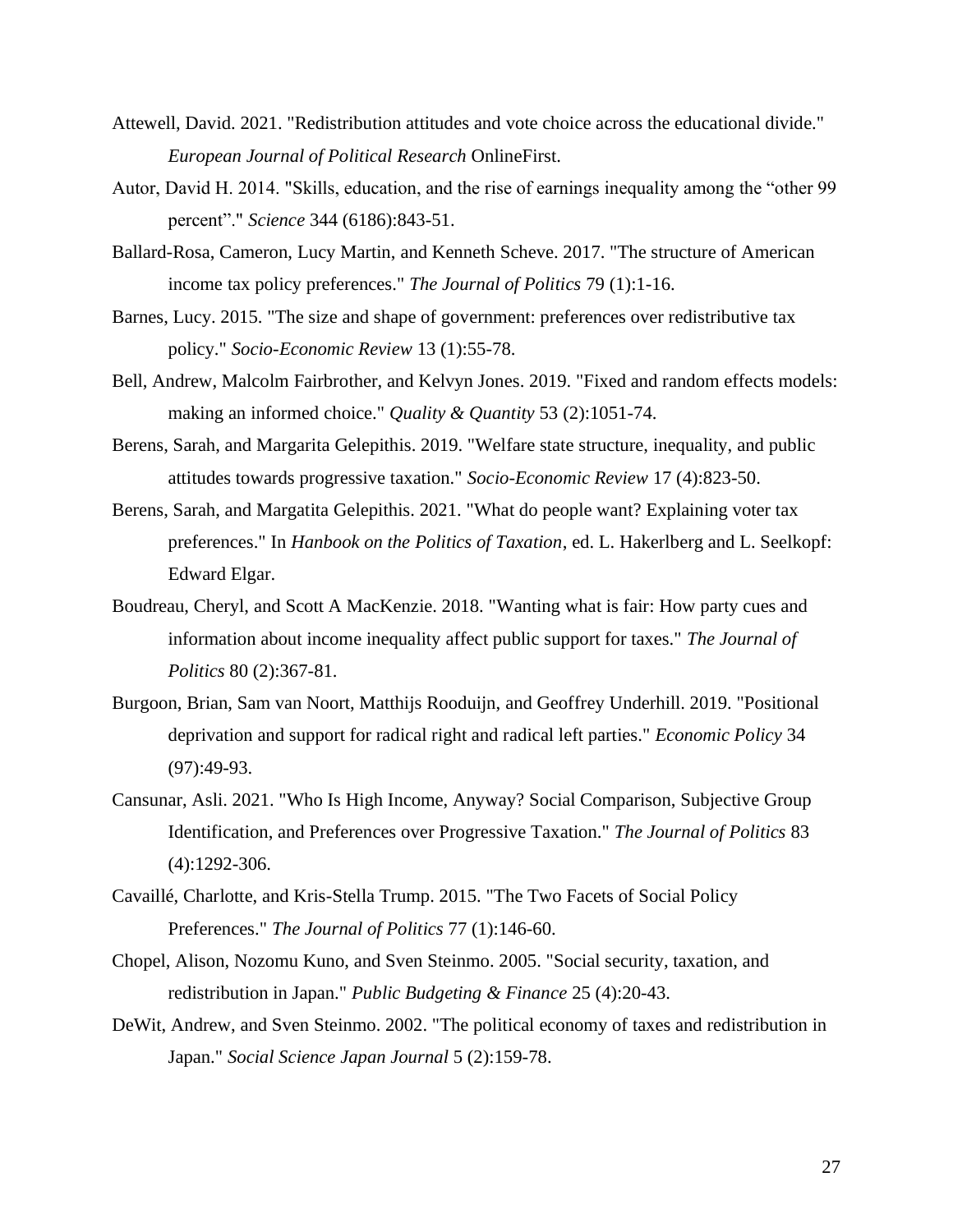- Donnelly, Michael J., and Grigore Pop-Eleches. 2018. "Income Measures in Cross-National Surveys: Problems and Solutions." *Political Science Research and Methods* 6 (2):355-63.
- Dufresne, Yannick, Sanjay Jeram, and Alexandre Pelletier. 2014. "The true north strong and free healthcare? Nationalism and attitudes towards private healthcare options in Canada." *Canadian Journal of Political Science/Revue canadienne de science politique* 47 (3):569- 95.
- Durr, Robert H. 1993. "What moves policy sentiment?" *American Political Science Review* 87  $(1):158-70.$
- Edlund, Jonas, and Ingemar Johansson Sevä. 2013. "Exploring the 'Something for Nothing'Syndrome: Confused Citizens or Free Riders? Evidence from S weden." *Scandinavian Political Studies* 36 (4):293-319.
- Elkjær, Mads Andreas. 2020. "What Drives Unequal Policy Responsiveness? Assessing the Role of Informational Asymmetries in Economic Policy-Making." *Comparative political studies*:0010414020912282.
- Fisman, Raymond, Pamela Jakiela, and Shachar Kariv. 2015. "How did distributional preferences change during the great recession?" *Journal of Public Economics* 128:84-95.
- Fossati, Diego. 2014. "Economic vulnerability and economic voting in 14 OECD countries." *European Journal of Political Research* 53 (1):116-35.
- Garcia-Muniesa, Jordi. 2019. "Economic crisis and support for progressive taxation in Europe." *European Societies* 21 (2):256-79.
- Gidron, Noam, and Jonathan JB Mijs. 2019. "Do changes in material circumstances drive support for populist radical parties? Panel data evidence from The Netherlands during the Great Recession, 2007–2015." *European sociological review* 35 (5):637-50.
- Gimpelson, Vladimir, and Daniel Treisman. 2018. "Misperceiving Inequality." *Economics & Politics* 30 (1):27-54.
- Goodhart, Lucy M. 2015. Where is the Political Response to Inequality in the US.
- Goubin, Silke, and Staffan Kumlin. 2022. "Political Trust and Policy Demand in Changing Welfare States: Building Normative Support and Easing Reform Acceptance?" *European sociological review*.
- Haffert, Lukas. 2021. "Tax policy as industrial policy in comparative capitalisms." *Journal of Economic Policy Reform* 24 (4):488-504.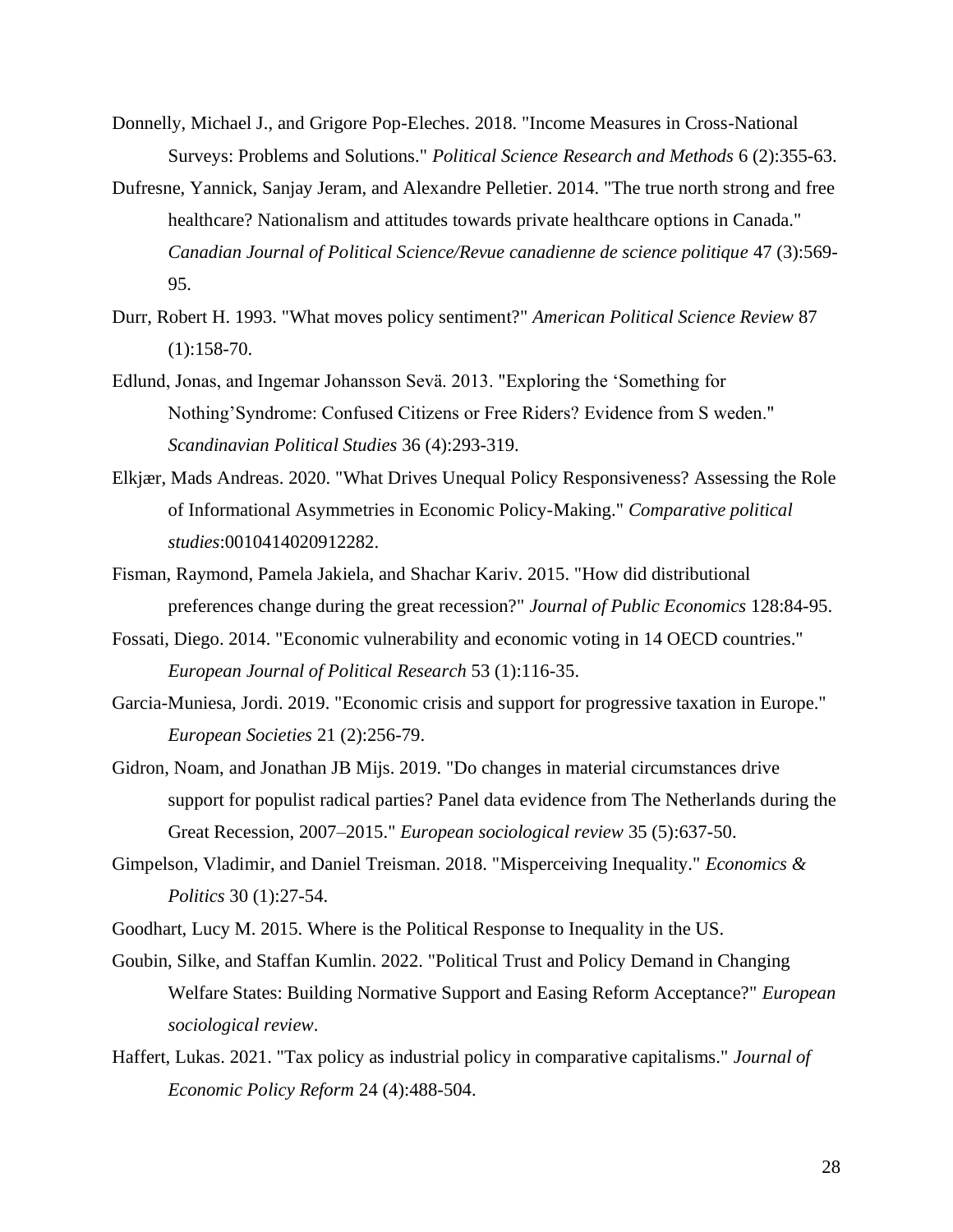Helgason, Agnar Freyr, and Philipp Rehm. 2022. "Long‐term income trajectories and the evolution of political attitudes." *European Journal of Political Research*.

Hemerijck, Anton. 2013. *Changing welfare states*: Oxford University Press.

- Hooghe, Marc, Sofie Marien, and Thomas De Vroome. 2012. "The cognitive basis of trust. The relation between education, cognitive ability, and generalized and political trust." *Intelligence* 40 (6):604-13.
- Jacques, Olivier. 2020. "Funding the state: taxation in Canada from a comparative politics perspective." In *Who Pays for Canada, Taxation and Fairness*, ed. E. Heaman and D. Tough: McGill Queen's University Press.

———. 2021. "Austerity and the path of least resistance: how fiscal consolidations crowd out long-term investments." *Journal of European public policy* 28 (4):551-70.

- Jungkunz, Sebastian, and Paul Marx. 2021. "Income changes do not influence political involvement in panel data from six countries." *European Journal of Political Research*.
- Karceski, Steven M, and Edgar Kiser. 2020. "Is there a limit to the size of the state? The scope conditions of Wagner's law." *Journal of Institutional Economics* 16 (2):217-32.
- Kölln, Ann-Kristin. 2018. "Political sophistication affects how citizens' social policy preferences respond to the economy." *West European Politics* 41 (1):196-217.
- Limberg, Julian. 2020. "What's fair? Preferences for tax progressivity in the wake of the financial crisis." *Journal of Public Policy* 40 (2):171-93.
- Margalit, Yotam. 2013. "Explaining Social Policy Preferences: Evidence from the Great Recession." *American Political Science Review* 107 (01):80-103.
- ———. 2019. "Political responses to economic shocks." *Annual Review of Political Science* 22:277-95.
- Markussen, Simen. 2008. "How the left prospers from prosperity." *European Journal of Political Economy* 24 (2):329-42.
- Meltzer, Allan H, and Scott F Richard. 1981. "A rational theory of the size of government." *Journal of Political Economy* 89 (5):914-27.
- Mérola, Vittorio, and Agnar Freyr Helgason. 2016. "Are We in the Same Boat or Not? The Opposite Effects of Absolute and Relative Income Shifts on Redistributive Preferences." *The Journal of Politics* 78 (4):1107-23.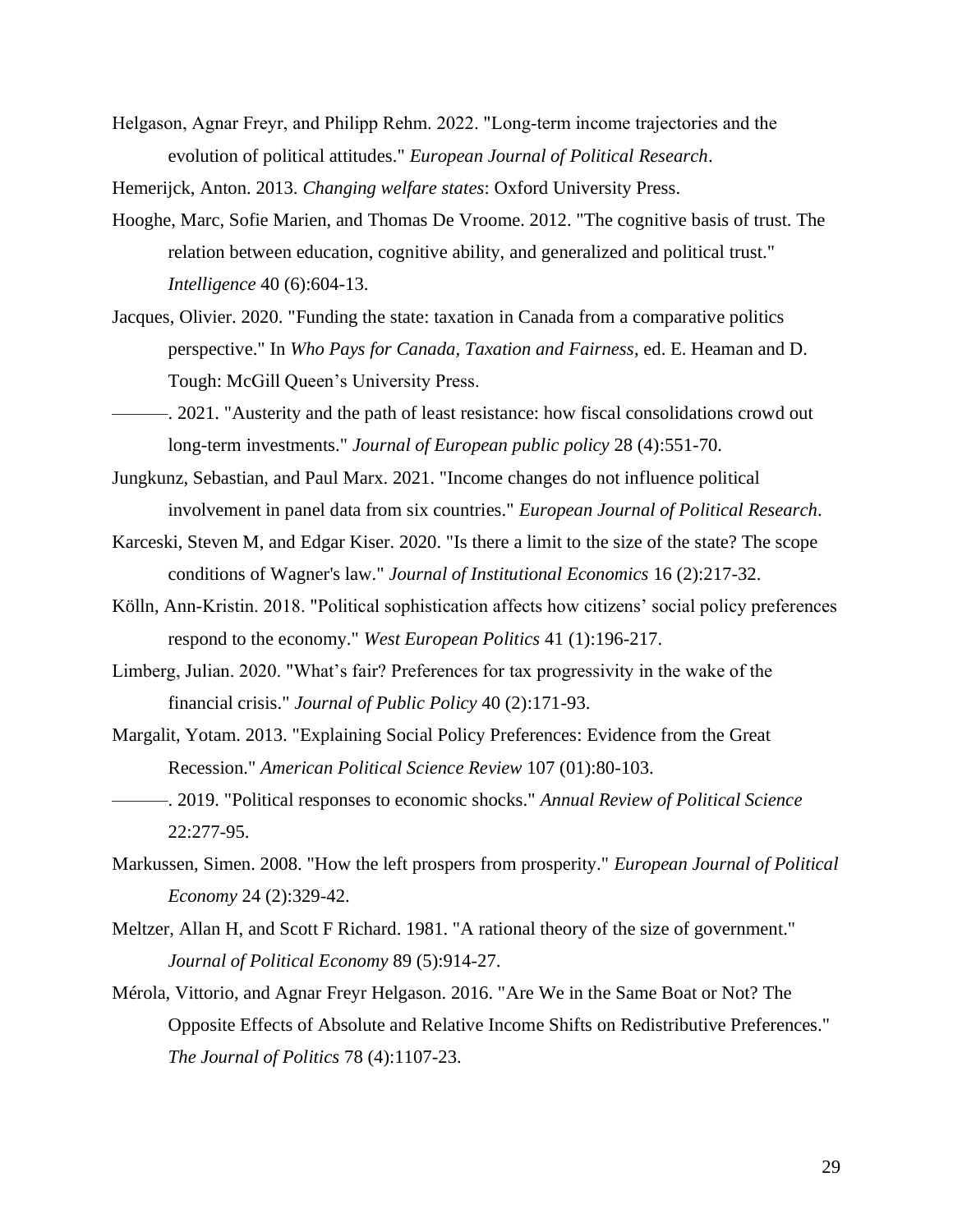- Milligan, Kevin. 2021. "Average Tax Rates in the Canadian Personal Income Tax." *National Tax Journal* 74 (2):513-27.
- Nadeau, Richard, Michael S Lewis-Beck, and Éric Bélanger. 2013. "Economics and elections revisited." *Comparative political studies* 46 (5):551-73.
- Neundorf, Anja, and Stuart Soroka. 2018. "The origins of redistributive policy preferences: political socialisation with and without a welfare state." *West European Politics* 41 (2):400-27.
- Nolan, Brian, and Stefan Thewissen. 2018. "The Evolution of Living Standards for Middle and Lower Income Households in OECD Countries." In *Generating Prosperity for Working Families in Affluent Countries*, ed. B. Nolan. Oxford: Oxford University Press.
- O'Grady, Tom. 2019. "How do Economic Circumstances Determine Preferences? Evidence from Long-run Panel Data." *British Journal of Political Science* 49 (4):1381-406.
- Owens, Lindsay A, and David S Pedulla. 2014. "Material welfare and changing political preferences: The case of support for redistributive social policies." *Social Forces* 92 (3):1087-113.
- Park, Gene, and Eisaku Ide. 2014. "The tax-welfare mix: explaining Japan's weak extractive capacity." *The Pacific Review* 27 (5):675-702.
- PBO. 2014. "Revenue and Distribution Analysis of Federal Tax Changes: 2005-2013." Ottawa: Office of the Parliamentary Budget Officer.
- Pierson, Paul. 2001. "Coping with Permanent Austerity. Welfare State Retrenchment in Affluent Democracies." *The new politics of the welfare state*:410-56.
- Pierson, Paul 1998. "Irresistible forces, immovable objects: post-industrial welfare states confront permanent austerity." *Journal of European public policy* 5 (4):539-60.
- Prasad, Monica. 2018. *Starving the beast: Ronald Reagan and the tax cut revolution*: Russell Sage Foundation.
- Rehm, Philipp. 2011. "Social Policy by Popular Demand." *World Politics* 63 (2):271-99.
- Rueda, David, and Daniel Stegmueller. 2019. *Who Wants What? Redistribution Preferences in Comparative Perspective*. Cambridge: Cambridge University Press.
- Singer, Matthew M. 2011. "Who says "it's the economy"? Cross-national and cross-individual variation in the salience of economic performance." *Comparative political studies* 44 (3):284-312.